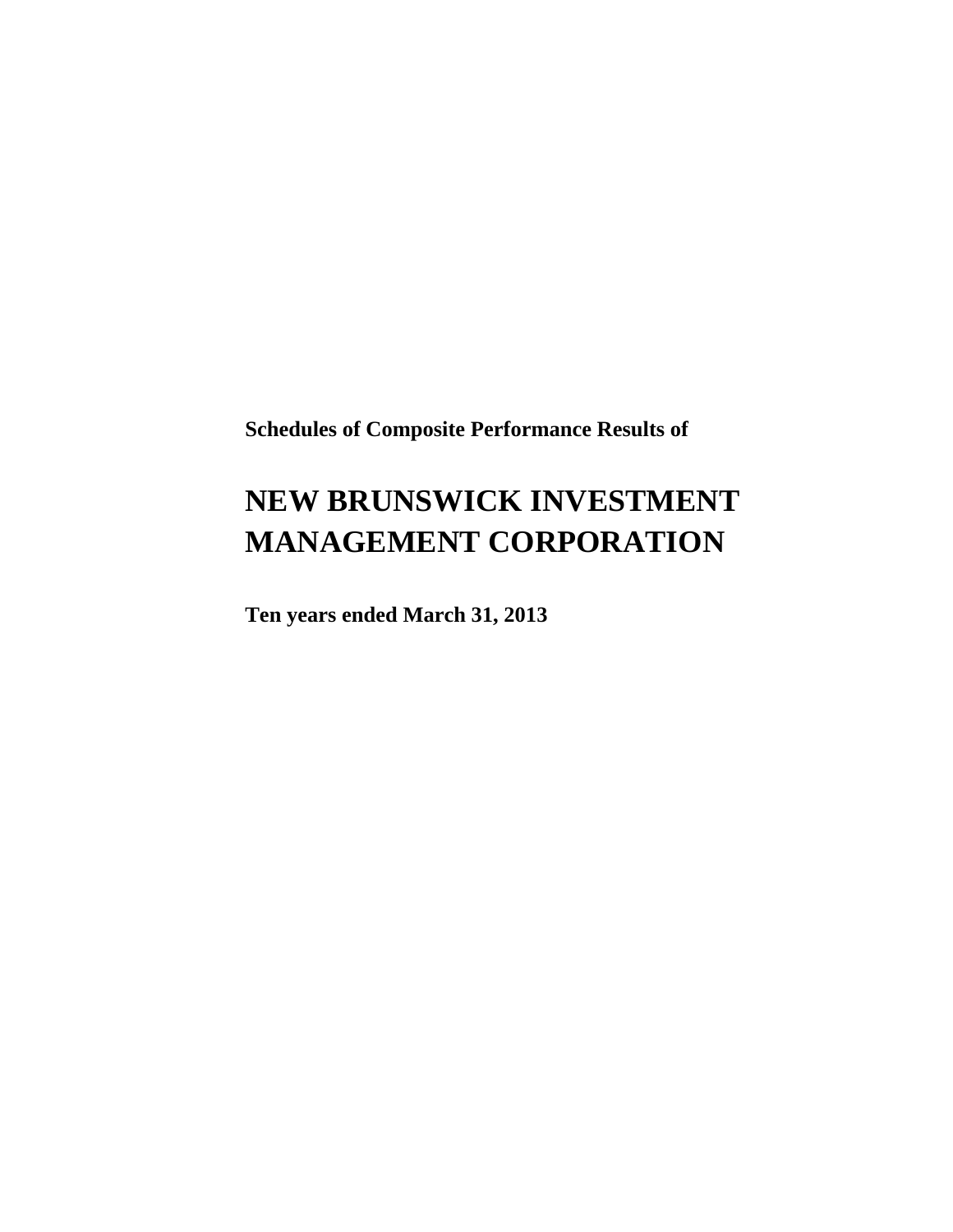

**KPMG LLP** 

77 Westmorland Street Suite 700 Place Marven's 133 Prince William Street Fredericton NB E3B 6Z3 PO Box 827 PO Box 2388 Stn Main Fredericton NB E3B 6Z3 PO Box 827 PO Box 2388 Stn Main<br>Telephone (506) 452-8000 Moncton NB E1C 8N6 Saint John NB E2L 3V6 Telephone (506) 452-8000 Moncton NB E1C 8N6 Saint John NB E2L 3V6 Fax (506) 450-0072 Telephone (506) 856-4400 Telephone (506) 634-1000 Internet www.kpmg.ca Fax (506) 856-4499 Fax (506) 633-8828

Frederick Square **Caucal Cone Factory Lane** Frederick Square **Caucal Cone Factory Lane** Harbour Building<br>The Matter of the Strike Tomagness of the Harbour 133 Prince William Street

### INDEPENDENT AUDITORS' REPORT ON SCHEDULES OF COMPOSITE PERFORMANCE RESULTS

To the Directors of New Brunswick Investment Management Corporation

We have examined whether New Brunswick Investment Management Corporation complied with the composite construction requirements of the CFA Institute's Global Investment Performance Standards (GIPS) on a firm-wide basis for the ten years ended March 31, 2013 (the Corporation), and whether the Corporation designed its processes and procedures to calculate and present performance results in compliance with the GIPS as of March 31, 2013. We have also examined the accompanying schedule of composite performance results for total assets under management for the ten years ended March 31, 2013 and the following supplemental schedules of composite performance results for the ten years ended March 31, 2013 (collectively, the Schedules):

- Public Service Superannuation Fund
- Teachers' Pension Fund
- Judges' Superannuation Fund

The Corporation's management is responsible for compliance with the GIPS, for the design of its processes and procedures, and for the accompanying Schedules. Our responsibility is to express an opinion based on our examination.

Our examination was conducted in accordance with Canadian generally accepted auditing standards. Those standards require that we plan and perform an audit to obtain reasonable assurance whether the corporation has complied with the GIPS. Accordingly, our audit included examining, on a test basis, the evidence supporting the Corporation's processes and procedures referred to above, and performing the procedures for verification as set forth by the GIPS, including procedures for a focused performance examination, as well as such other procedures as we considered necessary in the circumstances.

In our opinion, the Corporation has, in all material respects:

- Complied with the composite construction requirements of the GIPS on a firm-wide basis for the ten years ended March 31, 2013; and
- Designed its processes and procedures to calculate and present performance results in compliance with the GIPS as of March 31, 2013.

Also, in our opinion, the accompanying Schedules are presented, in all material respects, in conformity with the GIPS.

This report does not relate to any composite presentation of the Corporation other than the accompanying Schedules.

 $KPMG$   $\mu$ P

Chartered Accountants June 4, 2013 Fredericton, Canada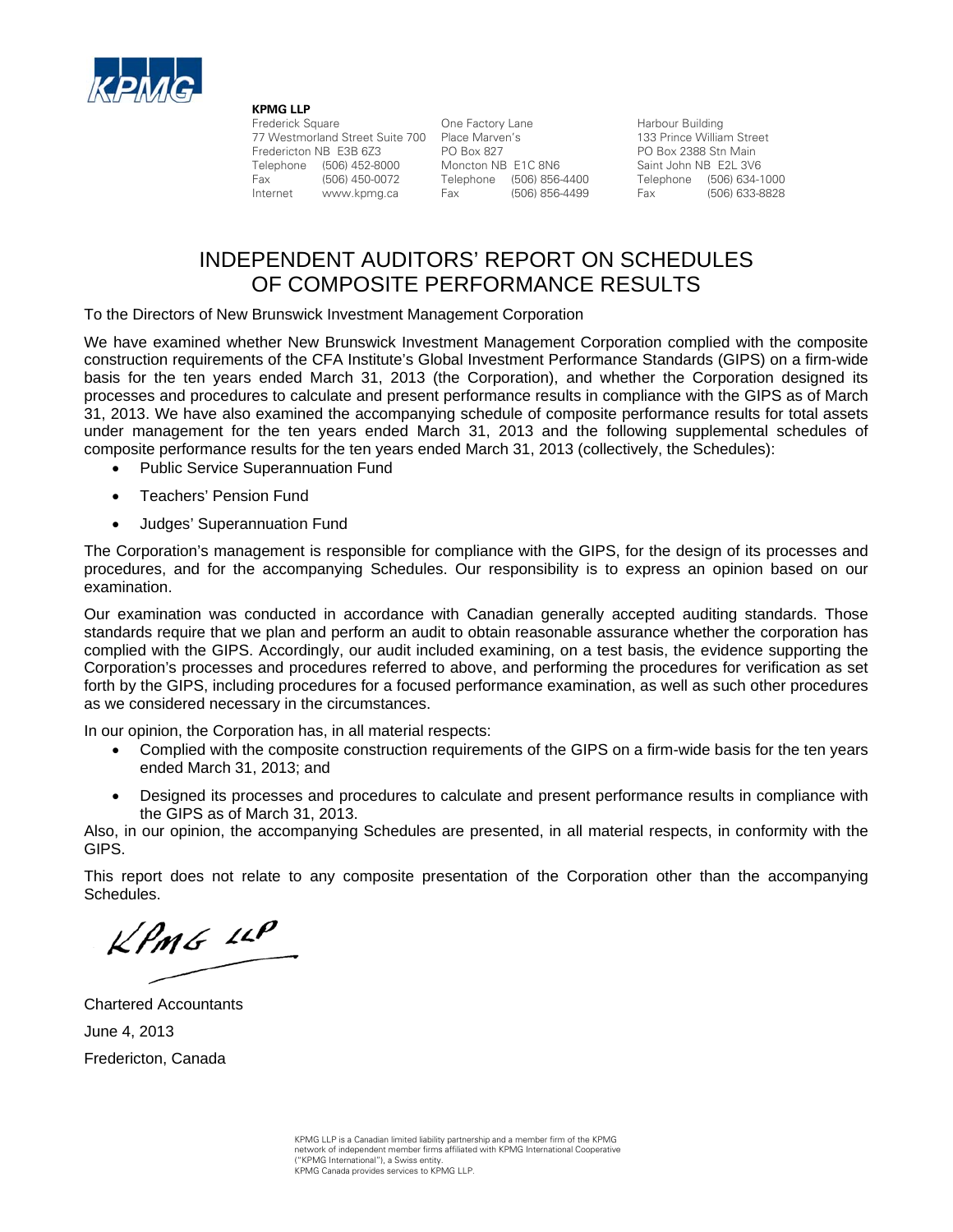### **Total Assets Under Management**

Schedule of Composite Performance Results

Ten years ended March 31, 2013

| <b>Year Ended</b> | Composite<br><b>Gross</b><br><b>Return</b> | <b>Benchmark</b><br><b>Return</b> | Composite<br>$SD*$ | <b>Benchmark</b><br>$SD*$ | <b>Total Assets Under</b><br><b>Management</b> |               |
|-------------------|--------------------------------------------|-----------------------------------|--------------------|---------------------------|------------------------------------------------|---------------|
|                   | $\frac{0}{0}$                              | $\frac{0}{0}$                     | $\frac{1}{2}$      | $\frac{0}{0}$             | \$                                             | $\frac{0}{0}$ |
|                   |                                            |                                   |                    |                           | (in millions)                                  |               |
| March 31, 2013    | 9.08                                       | 8.27                              | 4.34               | 4.56                      | 10,100.0                                       | 100.00        |
| March 31, 2012    | 5.00                                       | 4.44                              | 5.09               | 5.30                      | 9,405.5                                        | 100.00        |
| March 31, 2011    | 10.42                                      | 9.88                              | 10.13              | 10.43                     | 9,085.8                                        | 100.00        |
| March 31, 2010    | 19.94                                      | 20.10                             | 10.19              | 10.43                     | 8,333.8                                        | 100.00        |
| March 31, 2009    | (18.34)                                    | (18.58)                           |                    |                           | 7,026.0                                        | 100.00        |
| March 31, 2008    | 0.79                                       | 0.52                              |                    |                           | 8,693.7                                        | 100.00        |
| March 31, 2007    | 8.68                                       | 8.00                              |                    |                           | 8,708.3                                        | 100.00        |
| March 31, 2006    | 15.87                                      | 15.78                             |                    |                           | 8,089.5                                        | 100.00        |
| March 31, 2005    | 8.51                                       | 8.14                              |                    |                           | 7,046.1                                        | 100.00        |
| March 31, 2004    | 25.27                                      | 24.96                             |                    |                           | 6,556.0                                        | 100.00        |

\*GIPS require the presentation of the 3 year annualized ex-post standard deviation (SD), using monthly returns of both the composite and the benchmark, for periods ending on or after January 1, 2011. The Corporation proactively adopted these requirements effective with its fiscal year ended March 31, 2010.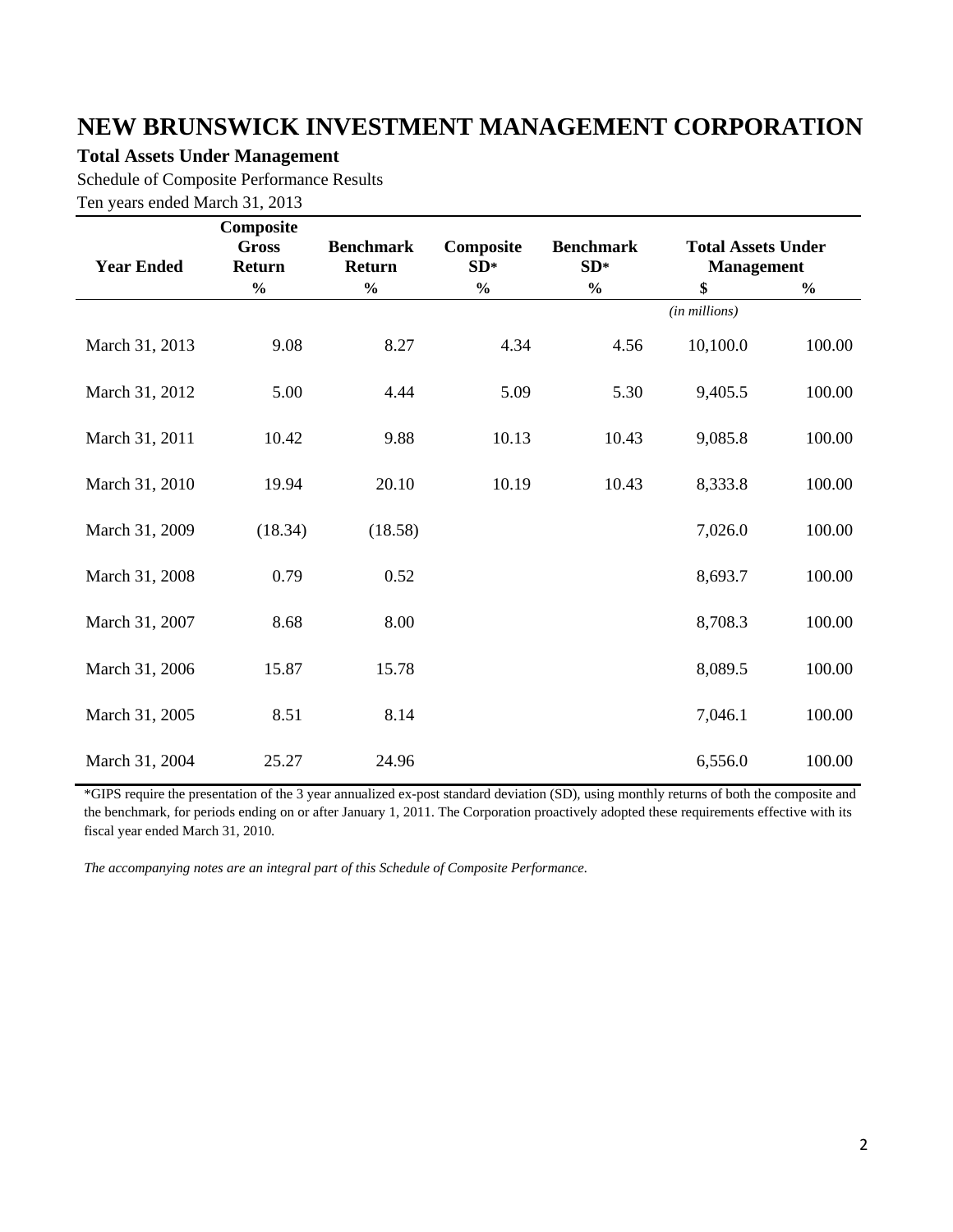### **Total Assets Under Management**

Schedule of Composite Performance Results – By Asset Class Ten years ended March 31, 2013

| <b>Year Ended</b> |                             | Composite<br><b>Gross</b><br>Return<br>$\frac{0}{0}$ | <b>Equity</b><br>$\frac{6}{9}$ | <b>Alternative</b><br><b>Investments</b><br>$\frac{6}{6}$ | <b>Nominal</b><br><b>Bonds</b><br>$\frac{0}{0}$ | <b>Inflation</b><br><b>Linked</b><br><b>Assets</b><br>$\frac{0}{0}$ | <b>Short Term</b><br><b>Assets</b><br>$\frac{0}{0}$ | Foreign<br><b>Currency</b><br>Hedging<br>Overlay*<br>$\frac{0}{0}$ |
|-------------------|-----------------------------|------------------------------------------------------|--------------------------------|-----------------------------------------------------------|-------------------------------------------------|---------------------------------------------------------------------|-----------------------------------------------------|--------------------------------------------------------------------|
| March 31, 2013    | Return                      | 9.08                                                 | 12.10                          | 10.46                                                     | 4.53                                            | 2.35                                                                | 1.47                                                |                                                                    |
|                   | <b>Class Benchmarks</b>     | 8.27                                                 | 11.01                          | 10.28                                                     | 4.30                                            | 2.09                                                                | 1.02                                                |                                                                    |
|                   | Target percentage of assets | 100                                                  | 50                             | 14                                                        | 26                                              | 9                                                                   | $\mathbf{1}$                                        |                                                                    |
| March 31, 2012    | Return                      | 5.00                                                 | (2.45)                         | 10.12                                                     | 10.01                                           | 16.17                                                               | 1.33                                                |                                                                    |
|                   | <b>Class Benchmarks</b>     | 4.44                                                 | (2.72)                         | 6.69                                                      | 9.99                                            | 16.41                                                               | 0.94                                                |                                                                    |
|                   | Target percentage of assets | 100                                                  | 46                             | 15                                                        | 28                                              | 9                                                                   | $\overline{c}$                                      |                                                                    |
| March 31, 2011    | Return                      | 10.42                                                | 13.74                          | 9.87                                                      | 5.40                                            | 10.80                                                               | 1.11                                                |                                                                    |
|                   | <b>Class Benchmarks</b>     | 9.88                                                 | 13.59                          | 7.76                                                      | 5.03                                            | 10.59                                                               | 0.77                                                |                                                                    |
|                   | Target percentage of assets | 100                                                  | 46                             | 15                                                        | 28                                              | 9                                                                   | $\overline{2}$                                      | $\overline{\phantom{a}}$                                           |
| March 31, 2010    | Return                      | 19.94                                                | 31.61                          | 12.91                                                     | 4.12                                            | 12.07                                                               | 1.38                                                | 1.89                                                               |
|                   | <b>Class Benchmarks</b>     | 20.10                                                | 31.59                          | 20.09                                                     | 1.67                                            | 10.47                                                               | 0.33                                                | 1.89                                                               |
|                   | Target percentage of assets | 100                                                  | 47                             | 15                                                        | 26                                              | 9                                                                   | 3                                                   | $\sim$                                                             |
| March 31, 2009    | Return                      | (18.34)                                              | (30.37)                        | (19.05)                                                   | 5.19                                            | (1.30)                                                              | 2.79                                                | (2.39)                                                             |
|                   | <b>Class Benchmarks</b>     | (18.58)                                              | (30.60)                        | (21.68)                                                   | 6.39                                            | (0.78)                                                              | 2.40                                                | (2.39)                                                             |
|                   | Target percentage of assets | 100                                                  | 45                             | 17                                                        | 27                                              | 9                                                                   | $\overline{c}$                                      |                                                                    |
| March 31, 2008    | Return                      | 0.79                                                 | (4.69)                         | 5.13                                                      | 6.98                                            | 5.90                                                                | 4.65                                                |                                                                    |
|                   | <b>Class Benchmarks</b>     | 0.52                                                 | (4.93)                         | 1.34                                                      | 6.99                                            | 6.38                                                                | 4.61                                                |                                                                    |
|                   | Target percentage of assets | 100                                                  | 47                             | 13                                                        | 28                                              | 10                                                                  | $\overline{2}$                                      | $\overline{\phantom{0}}$                                           |
| March 31, 2007    | Return                      | 8.68                                                 | 12.28                          | 11.57                                                     | 5.69                                            | 0.10                                                                | 4.27                                                |                                                                    |
|                   | <b>Class Benchmarks</b>     | 8.00                                                 | 12.35                          | 7.54                                                      | 5.33                                            | 0.04                                                                | 4.19                                                |                                                                    |
|                   | Target percentage of assets | 100                                                  | 44                             | 11                                                        | 30                                              | 12                                                                  | $\overline{3}$                                      | $\overline{\phantom{0}}$                                           |
| March 31, 2006    | Return                      | 15.87                                                | 27.23                          | 12.84                                                     | 5.09                                            | 11.78                                                               | 3.01                                                |                                                                    |
|                   | <b>Class Benchmarks</b>     | 15.78                                                | 27.82                          | 12.43                                                     | 4.93                                            | 11.77                                                               | 2.84                                                |                                                                    |
|                   | Target percentage of assets | 100                                                  | 39                             | 16                                                        | 30                                              | 12                                                                  | 3                                                   |                                                                    |
| March 31, 2005    | Return                      | 8.51                                                 | 11.84                          | 6.72                                                      | 5.28                                            | 11.32                                                               | 2.46                                                |                                                                    |
|                   | <b>Class Benchmarks</b>     | 8.14                                                 | 11.50                          | 6.38                                                      | 5.01                                            | 10.68                                                               | 2.22                                                |                                                                    |
|                   | Target percentage of assets | 100                                                  | 39                             | 16                                                        | 30                                              | 12                                                                  | 3                                                   |                                                                    |
| March 31, 2004    | Return                      | 25.27                                                | 39.26                          | 26.64                                                     | 10.27                                           | 15.42                                                               | 3.04                                                |                                                                    |
|                   | <b>Class Benchmarks</b>     | 24.96                                                | 38.03                          | 31.84                                                     | 10.10                                           | 15.27                                                               | 2.97                                                | $\overline{\phantom{a}}$                                           |
|                   | Target percentage of assets | 100                                                  | 47                             | 12                                                        | 27                                              | 12                                                                  | $\overline{c}$                                      |                                                                    |

\* Foreign currency hedging overlay asset class implemented on April 1, 2008. Foreign currency hedging overlay represents the return of the separate unit trust funds created to conduct foreign exchange hedging on behalf of clients. On July 30, 2009, the Board approved the elimination of the foreign currency hedging overlay asset class. Foreign currency hedging remains permissible.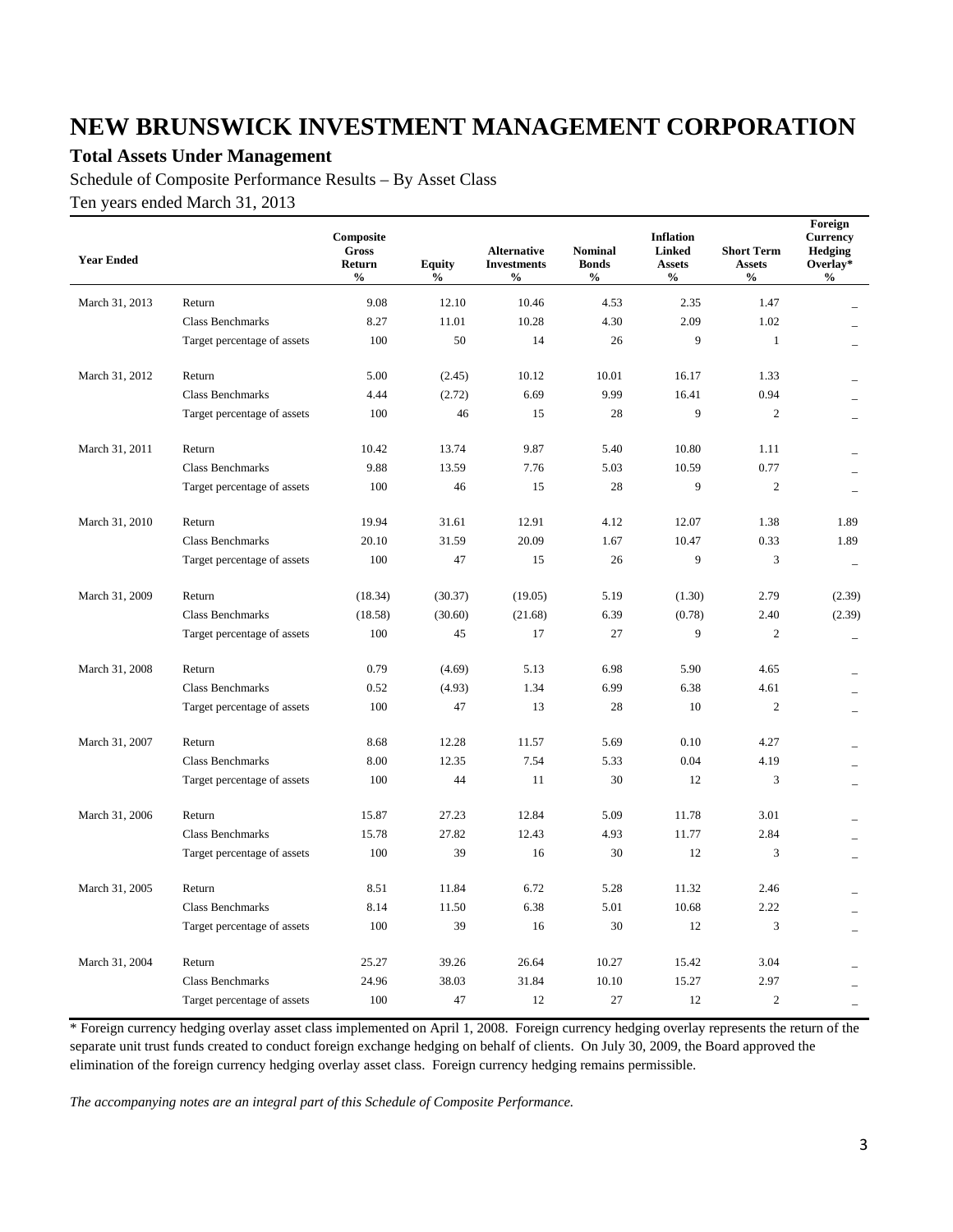#### **Total Assets Under Management**

Schedule of Composite Performance Results – By Asset Class Annualized for the periods ended March 31, 2013

| <b>Period</b> |                         | Composite<br><b>Gross Return</b><br>$\boldsymbol{\theta}/\boldsymbol{0}$ | <b>Equity</b><br>$\boldsymbol{\theta}/\boldsymbol{0}$ | <b>Alternative</b><br><b>Investments</b><br>$\mathcal{V}_{\mathbf{0}}$ | <b>Nominal</b><br><b>Bonds</b><br>$\frac{0}{0}$ | <b>Inflation</b><br><b>Linked Assets</b><br>$\frac{0}{0}$ | <b>Short Term</b><br><b>Assets</b><br>$\frac{0}{0}$ | Foreign<br>Currency<br>Hedging<br>Overlay*<br>$\frac{0}{0}$ |
|---------------|-------------------------|--------------------------------------------------------------------------|-------------------------------------------------------|------------------------------------------------------------------------|-------------------------------------------------|-----------------------------------------------------------|-----------------------------------------------------|-------------------------------------------------------------|
| 10 Years      | Return                  | 7.89                                                                     | 9.23                                                  | 8.13                                                                   | 6.24                                            | 8.29                                                      | 2.54                                                |                                                             |
|               | <b>Class Benchmarks</b> | 7.51                                                                     | 8.94                                                  | 7.44                                                                   | 5.95                                            | 8.14                                                      | 2.22                                                |                                                             |
| 9 Years       | Return                  | 6.11                                                                     | 6.32                                                  | 6.25                                                                   | 5.80                                            | 7.53                                                      | 2.49                                                |                                                             |
|               | <b>Class Benchmarks</b> | 5.73                                                                     | 6.11                                                  | 5.02                                                                   | 5.50                                            | 7.37                                                      | 2.14                                                |                                                             |
| 8 Years       | Return                  | 5.82                                                                     | 5.65                                                  | 6.19                                                                   | 5.86                                            | 7.07                                                      | 2.49                                                |                                                             |
|               | <b>Class Benchmarks</b> | 5.43                                                                     | 5.46                                                  | 4.86                                                                   | 5.56                                            | 6.96                                                      | 2.13                                                |                                                             |
| 7 Years       | Return                  | 4.46                                                                     | 2.88                                                  | 5.27                                                                   | 5.97                                            | 6.41                                                      | 2.42                                                |                                                             |
|               | <b>Class Benchmarks</b> | 4.03                                                                     | 2.60                                                  | 3.82                                                                   | 5.65                                            | 6.29                                                      | 2.02                                                |                                                             |
| 6 Years       | Return                  | 3.77                                                                     | 1.39                                                  | 4.26                                                                   | 6.02                                            | 7.50                                                      | 2.11                                                |                                                             |
|               | <b>Class Benchmarks</b> | 3.39                                                                     | 1.06                                                  | 3.21                                                                   | 5.70                                            | 7.37                                                      | 1.67                                                |                                                             |
| 5 Years       | Return                  | 4.37                                                                     | 2.65                                                  | 4.08                                                                   | 5.83                                            | 7.82                                                      | 1.61                                                | (0.11)                                                      |
|               | <b>Class Benchmarks</b> | 3.97                                                                     | 2.30                                                  | 3.58                                                                   | 5.44                                            | 7.57                                                      | 1.09                                                | (0.11)                                                      |
| 4 Years       | Return                  | 10.98                                                                    | 13.11                                                 | 10.83                                                                  | 5.99                                            | 10.23                                                     | 1.32                                                | 0.47                                                        |
|               | Class Benchmarks        | 10.53                                                                    | 12.71                                                 | 11.08                                                                  | 5.21                                            | 9.77                                                      | 0.76                                                | 0.47                                                        |
| 3 Years       | Return                  | 8.14                                                                     | 7.54                                                  | 10.15                                                                  | 6.62                                            | 9.62                                                      | 1.30                                                |                                                             |
|               | <b>Class Benchmarks</b> | 7.51                                                                     | 7.05                                                  | 8.23                                                                   | 6.41                                            | 9.54                                                      | 0.91                                                |                                                             |
| 2 Years       | Return                  | 7.02                                                                     | 4.57                                                  | 10.29                                                                  | 7.24                                            | 9.04                                                      | 1.40                                                |                                                             |
|               | <b>Class Benchmarks</b> | 6.34                                                                     | 3.92                                                  | 8.47                                                                   | 7.11                                            | 9.02                                                      | 0.98                                                |                                                             |
| 1 Year        | Return                  | 9.08                                                                     | 12.10                                                 | 10.46                                                                  | 4.53                                            | 2.35                                                      | 1.47                                                |                                                             |
|               | <b>Class Benchmarks</b> | 8.27                                                                     | 11.01                                                 | 10.28                                                                  | 4.30                                            | 2.09                                                      | 1.02                                                |                                                             |

\* Foreign currency hedging overlay asset class implemented on April 1, 2008. Foreign currency hedging overlay represents the return of the separate unit trust funds created to conduct foreign exchange hedging on behalf of clients. On July 30, 2009, the Board approved the elimination of the foreign currency hedging overlay asset class. Foreign currency hedging remains permissible.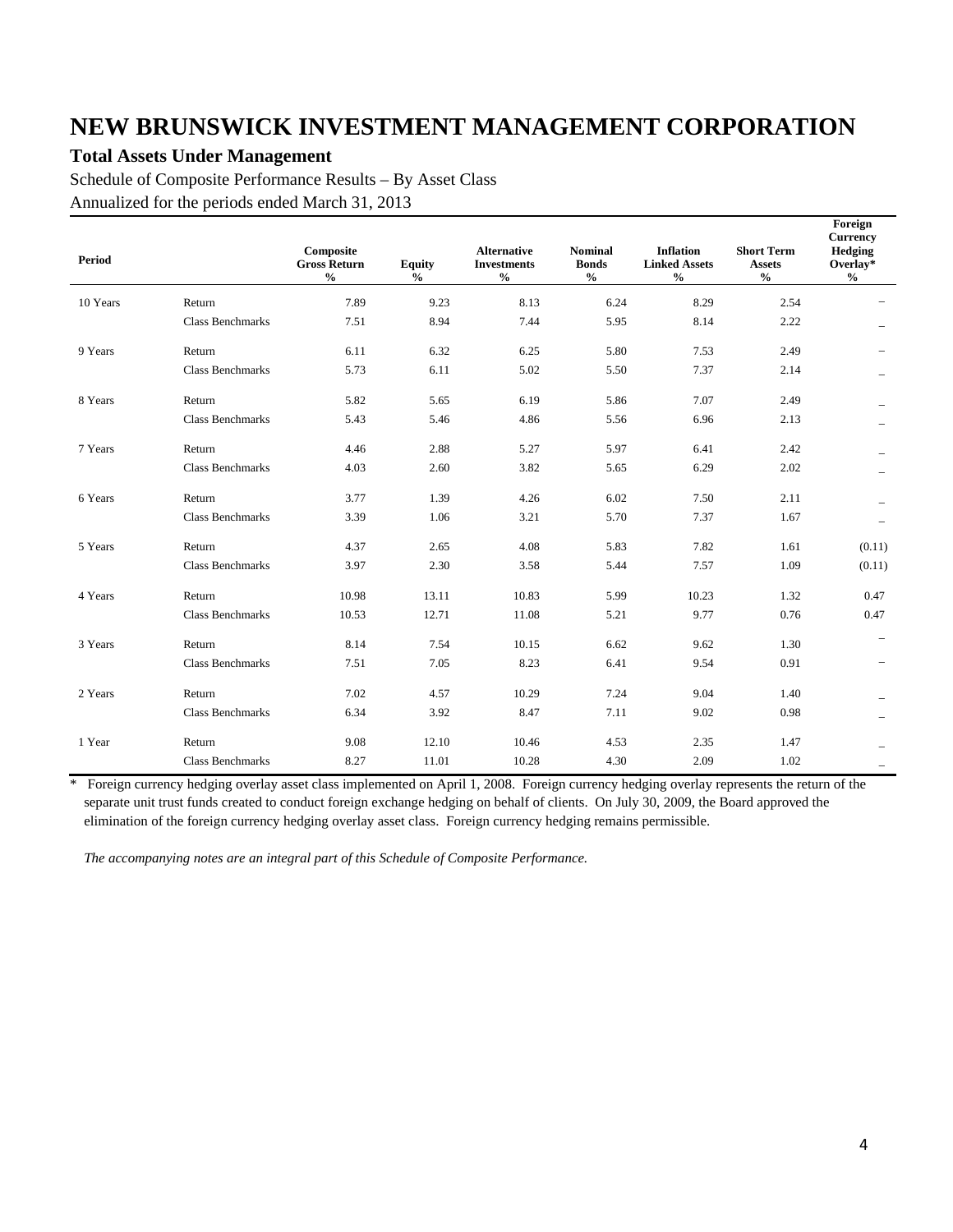#### **Public Service Superannuation Fund (PSSF)**

Supplemental Schedule of Composite Performance Results – Total Fund (*note 3*) Ten years ended March 31, 2013

| <b>Year Ended</b> | <b>PSSF Gross</b><br><b>Return</b> | <b>Benchmark</b><br><b>Return</b> | <b>Portfolio</b><br><b>Benchmark</b><br>$SD*$<br>$SD*$ |               | <b>PSSF Assets Under</b><br><b>Management</b> |               |
|-------------------|------------------------------------|-----------------------------------|--------------------------------------------------------|---------------|-----------------------------------------------|---------------|
|                   | $\frac{0}{0}$                      | $\frac{0}{0}$                     | $\frac{0}{0}$                                          | $\frac{0}{0}$ | \$                                            | $\frac{0}{0}$ |
|                   |                                    |                                   |                                                        |               | (in millions)                                 |               |
| March 31, 2013    | 9.10                               | 8.27                              | 4.39                                                   | 4.61          | 5,618.5                                       | 55.63         |
| March 31, 2012    | 4.83                               | 4.28                              | 5.13                                                   | 5.34          | 5,218.2                                       | 55.48         |
| March 31, 2011    | 10.42                              | 9.88                              | 10.16                                                  | 10.44         | 5,032.2                                       | 55.39         |
| March 31, 2010    | 19.90                              | 20.05                             | 10.22                                                  | 10.44         | 4,592.5                                       | 55.11         |
| March 31, 2009    | (18.43)                            | (18.65)                           |                                                        |               | 3,844.8                                       | 54.72         |
| March 31, 2008    | 0.76                               | 0.48                              |                                                        |               | 4,724.0                                       | 54.34         |
| March 31, 2007    | 8.77                               | 8.08                              |                                                        |               | 4,701.1                                       | 53.98         |
| March 31, 2006    | 16.05                              | 15.96                             |                                                        |               | 4,333.4                                       | 53.57         |
| March 31, 2005    | 8.53                               | 8.17                              |                                                        |               | 3,745.4                                       | 53.16         |
| March 31, 2004    | 25.51                              | 25.21                             |                                                        |               | 3,456.0                                       | 52.72         |

\*GIPS require the presentation of the 3 year annualized ex-post standard deviation (SD), using monthly returns of both the composite and the benchmark, for periods ending on or after January 1, 2011. The Corporation proactively adopted these requirements effective with its fiscal year ended March 31, 2010.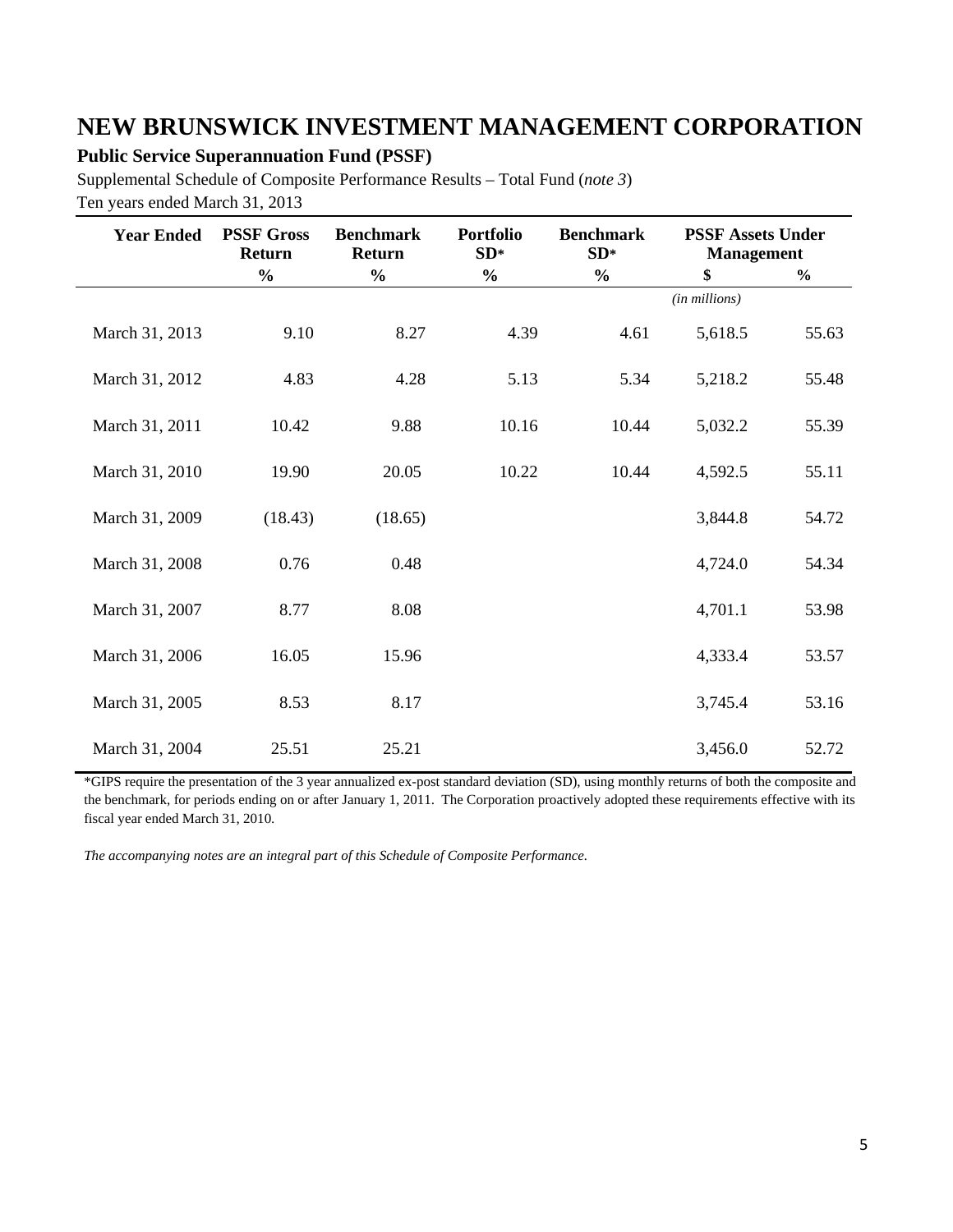### **Public Service Superannuation Fund**

Supplemental Schedule of Composite Performance Results – By Asset Class (*note 3*) Ten years ended March 31, 2013

| <b>Year Ended</b> |                             | <b>PSSF Gross</b><br>Return<br>$\%$ | <b>Equity</b><br>$\%$ | Alternative<br><b>Investments</b><br>$\frac{0}{0}$ | <b>Nominal</b><br><b>Bonds</b><br>$\%$ | <b>Inflation</b><br><b>Linked</b><br><b>Assets</b><br>$\%$ | <b>Short Term</b><br><b>Assets</b><br>$\%$ | Foreign<br>Currency<br>Hedging<br>Overlay*<br>$\frac{0}{0}$ |
|-------------------|-----------------------------|-------------------------------------|-----------------------|----------------------------------------------------|----------------------------------------|------------------------------------------------------------|--------------------------------------------|-------------------------------------------------------------|
| March 31, 2013    | Return                      | 9.10                                | 12.08                 | 10.27                                              | 4.55                                   | 2.35                                                       | 1.47                                       |                                                             |
|                   | <b>Class Benchmarks</b>     | 8.27                                | 11.00                 | 10.00                                              | 4.33                                   | 2.09                                                       | 1.02                                       |                                                             |
|                   | Target percentage of assets | 100                                 | 51                    | 14                                                 | 25                                     | 9                                                          | $\mathbf{1}$                               | $\overline{\phantom{0}}$                                    |
| March 31, 2012    | Return                      | 4.83                                | (2.47)                | 9.84                                               | 10.01                                  | 16.18                                                      | 1.33                                       |                                                             |
|                   | <b>Class Benchmarks</b>     | 4.28                                | (2.73)                | 6.41                                               | 9.99                                   | 16.41                                                      | 0.94                                       |                                                             |
|                   | Target percentage of assets | 100                                 | 47                    | 14                                                 | 28                                     | 9                                                          | $\overline{c}$                             |                                                             |
| March 31, 2011    | Return                      | 10.42                               | 13.74                 | 9.59                                               | 5.40                                   | 10.80                                                      | 1.11                                       |                                                             |
|                   | <b>Class Benchmarks</b>     | 9.88                                | 13.59                 | 7.37                                               | 5.03                                   | 10.59                                                      | 0.77                                       |                                                             |
|                   | Target percentage of assets | 100                                 | 47                    | 14                                                 | 28                                     | 9                                                          | $\overline{c}$                             |                                                             |
| March 31, 2010    | Return                      | 19.90                               | 31.61                 | 11.67                                              | 4.12                                   | 12.07                                                      | 1.38                                       | 1.87                                                        |
|                   | <b>Class Benchmarks</b>     | 20.05                               | 31.60                 | 18.82                                              | 1.67                                   | 10.47                                                      | 0.33                                       | 1.87                                                        |
|                   | Target percentage of assets | 100                                 | 47                    | 15                                                 | 26                                     | 9                                                          | 3                                          | $\overline{\phantom{0}}$                                    |
| March 31, 2009    | Return                      | (18.43)                             | (30.40)               | (18.48)                                            | 5.19                                   | (1.30)                                                     | 2.79                                       | (2.36)                                                      |
|                   | <b>Class Benchmarks</b>     | (18.65)                             | (30.60)               | (21.05)                                            | 6.39                                   | (0.78)                                                     | 2.40                                       | (2.36)                                                      |
|                   | Target percentage of assets | 100                                 | 46                    | 16                                                 | 27                                     | 9                                                          | $\overline{2}$                             |                                                             |
| March 31, 2008    | Return                      | 0.76                                | (4.67)                | 5.57                                               | 6.98                                   | 5.90                                                       | 4.65                                       |                                                             |
|                   | <b>Class Benchmarks</b>     | 0.48                                | (4.92)                | 1.34                                               | 6.99                                   | 6.38                                                       | 4.61                                       |                                                             |
|                   | Target percentage of assets | 100                                 | 48                    | 12                                                 | 28                                     | 10                                                         | $\overline{2}$                             | $\equiv$                                                    |
| March 31, 2007    | Return                      | 8.77                                | 12.28                 | 11.57                                              | 5.69                                   | 0.10                                                       | 4.27                                       |                                                             |
|                   | <b>Class Benchmarks</b>     | 8.08                                | 12.35                 | 7.54                                               | 5.33                                   | 0.04                                                       | 4.19                                       |                                                             |
|                   | Target percentage of assets | 100                                 | 45                    | 11                                                 | 29                                     | 11                                                         | $\overline{3}$                             |                                                             |
| March 31, 2006    | Return                      | 16.05                               | 27.23                 | 12.85                                              | 5.10                                   | 11.78                                                      | 3.01                                       |                                                             |
|                   | <b>Class Benchmarks</b>     | 15.96                               | 27.82                 | 12.43                                              | 4.93                                   | 11.77                                                      | 2.84                                       |                                                             |
|                   | Target percentage of assets | 100                                 | 40                    | 16                                                 | 30                                     | 11                                                         | 3                                          |                                                             |
| March 31, 2005    | Return                      | 8.53                                | 11.83                 | 6.72                                               | 5.28                                   | 11.32                                                      | 2.46                                       |                                                             |
|                   | <b>Class Benchmarks</b>     | 8.17                                | 11.49                 | 6.38                                               | 5.01                                   | 10.68                                                      | 2.22                                       |                                                             |
|                   | Target percentage of assets | 100                                 | 40                    | 16                                                 | 30                                     | 11                                                         | 3                                          |                                                             |
| March 31, 2004    | Return                      | 25.51                               | 39.27                 | 26.64                                              | 10.27                                  | 15.42                                                      | 3.04                                       |                                                             |
|                   | <b>Class Benchmarks</b>     | 25.21                               | 38.06                 | 31.84                                              | 10.10                                  | 15.27                                                      | 2.97                                       | $\overline{\phantom{a}}$                                    |
|                   | Target percentage of assets | 100                                 | 48                    | 12                                                 | 27                                     | 11                                                         | $\overline{c}$                             |                                                             |

\* Foreign currency hedging overlay asset class implemented on April 1, 2008. Foreign currency hedging overlay represents the return of the separate unit trust funds created to conduct foreign exchange hedging on behalf of clients. On July 30, 2009, the Board approved the elimination of the foreign currency hedging overlay asset class. Foreign currency hedging remains permissible.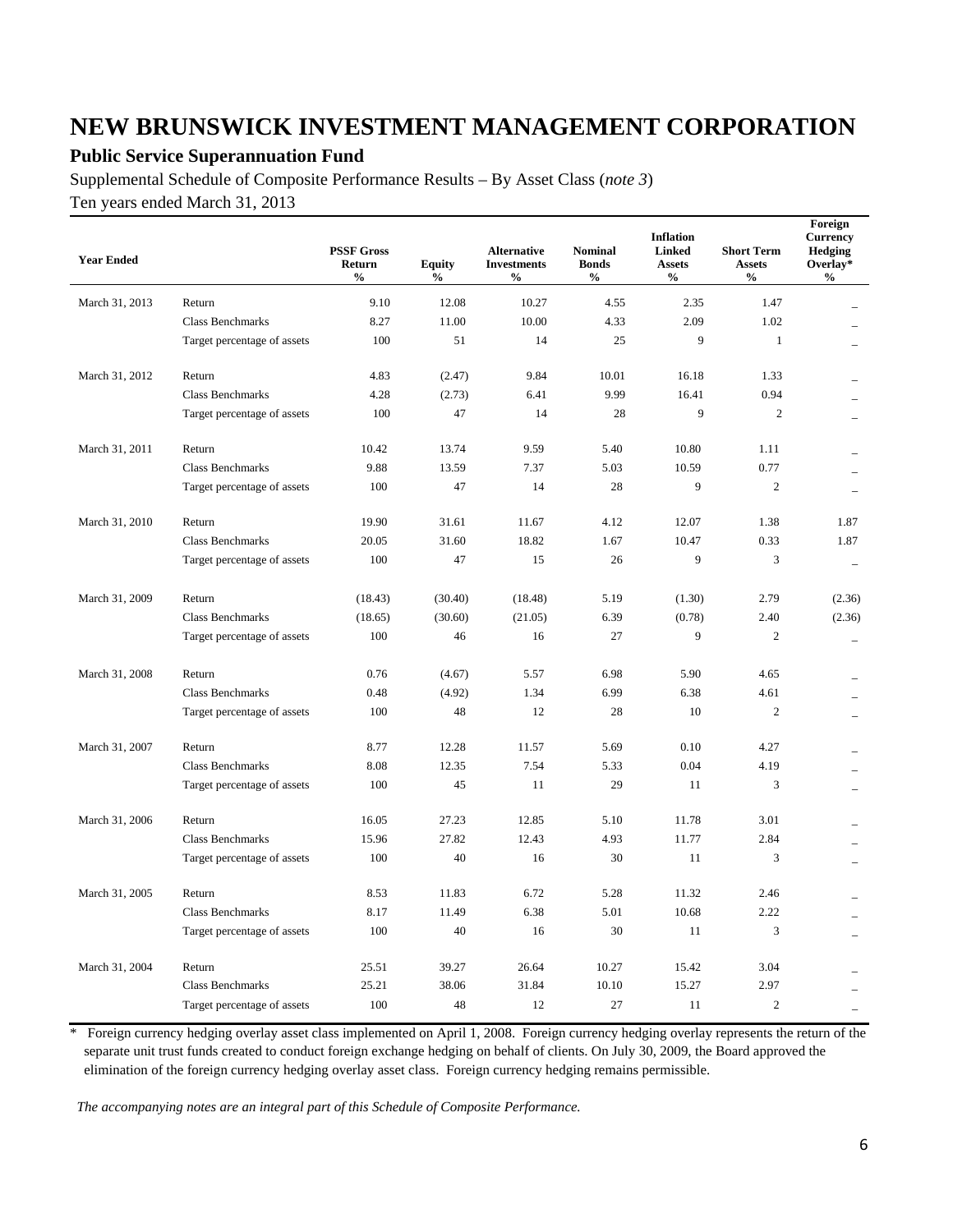### **Public Service Superannuation Fund**

Supplemental Schedule of Composite Performance Results – By Asset Class (*note 3*) Annualized for the periods ending March 31, 2013

| Period   |                         | <b>PSSF Gross</b><br>Return<br>$\frac{0}{0}$ | <b>Equity</b><br>$\frac{0}{0}$ | <b>Alternative</b><br><b>Investments</b><br>$\frac{0}{0}$ | <b>Nominal</b><br><b>Bonds</b><br>$\frac{0}{0}$ | <b>Inflation</b><br><b>Linked</b><br><b>Assets</b><br>$\frac{0}{0}$ | <b>Short Term</b><br><b>Assets</b><br>$\frac{0}{0}$ | Foreign<br><b>Currency</b><br>Hedging<br>Overlay*<br>$\frac{0}{0}$ |
|----------|-------------------------|----------------------------------------------|--------------------------------|-----------------------------------------------------------|-------------------------------------------------|---------------------------------------------------------------------|-----------------------------------------------------|--------------------------------------------------------------------|
| 10 Years | Return                  | 7.90                                         | 9.22                           | 8.06                                                      | 6.24                                            | 8.30                                                                | 2.54                                                |                                                                    |
|          | <b>Class Benchmarks</b> | 7.53                                         | 8.94                           | 7.32                                                      | 5.95                                            | 8.14                                                                | 2.22                                                |                                                                    |
| 9 Years  | Return                  | 6.11                                         | 6.31                           | 6.17                                                      | 5.80                                            | 7.53                                                                | 2.49                                                |                                                                    |
|          | <b>Class Benchmarks</b> | 5.72                                         | 6.11                           | 4.89                                                      | 5.50                                            | 7.37                                                                | 2.14                                                |                                                                    |
| 8 Years  | Return                  | 5.81                                         | 5.64                           | 6.10                                                      | 5.87                                            | 7.07                                                                | 2.49                                                |                                                                    |
|          | <b>Class Benchmarks</b> | 5.42                                         | 5.45                           | 4.71                                                      | 5.56                                            | 6.96                                                                | 2.13                                                | -                                                                  |
| 7 Years  | Return                  | 4.42                                         | 2.87                           | 5.17                                                      | 5.98                                            | 6.41                                                                | 2.42                                                |                                                                    |
|          | Class Benchmarks        | 4.00                                         | 2.60                           | 3.65                                                      | 5.65                                            | 6.29                                                                | 2.02                                                |                                                                    |
| 6 Years  | Return                  | 3.71                                         | 1.38                           | 4.14                                                      | 6.02                                            | 7.50                                                                | 2.11                                                |                                                                    |
|          | <b>Class Benchmarks</b> | 3.33                                         | 1.05                           | 3.01                                                      | 5.70                                            | 7.37                                                                | 1.67                                                |                                                                    |
| 5 Years  | Return                  | 4.31                                         | 2.64                           | 3.86                                                      | 5.83                                            | 7.82                                                                | 1.61                                                | (0.11)                                                             |
|          | <b>Class Benchmarks</b> | 3.91                                         | 2.29                           | 3.35                                                      | 5.45                                            | 7.57                                                                | 1.09                                                | (0.11)                                                             |
| 4 Years  | Return                  | 10.93                                        | 13.10                          | 10.34                                                     | 5.99                                            | 10.23                                                               | 1.32                                                | 0.46                                                               |
|          | Class Benchmarks        | 10.47                                        | 12.71                          | 10.54                                                     | 5.21                                            | 9.77                                                                | 0.76                                                | 0.46                                                               |
| 3 Years  | Return                  | 8.09                                         | 7.53                           | 9.90                                                      | 6.63                                            | 9.63                                                                | 1.30                                                |                                                                    |
|          | <b>Class Benchmarks</b> | 7.45                                         | 7.04                           | 7.92                                                      | 6.42                                            | 9.54                                                                | 0.91                                                |                                                                    |
| 2 Years  | Return                  | 6.94                                         | 4.55                           | 10.05                                                     | 7.25                                            | 9.05                                                                | 1.40                                                |                                                                    |
|          | <b>Class Benchmarks</b> | 6.26                                         | 3.91                           | 8.19                                                      | 7.12                                            | 9.02                                                                | 0.98                                                |                                                                    |
| 1 Year   | Return                  | 9.10                                         | 12.08                          | 10.27                                                     | 4.55                                            | 2.35                                                                | 1.47                                                |                                                                    |
|          | <b>Class Benchmarks</b> | 8.27                                         | 11.00                          | 10.00                                                     | 4.33                                            | 2.09                                                                | 1.02                                                |                                                                    |

\* Foreign currency hedging overlay asset class implemented on April 1, 2008. Foreign currency hedging overlay represents the return of the separate unit trust funds created to conduct foreign exchange hedging on behalf of clients. On July 30, 2009, the Board approved the elimination of the foreign currency hedging overlay asset class. Foreign currency hedging remains permissible.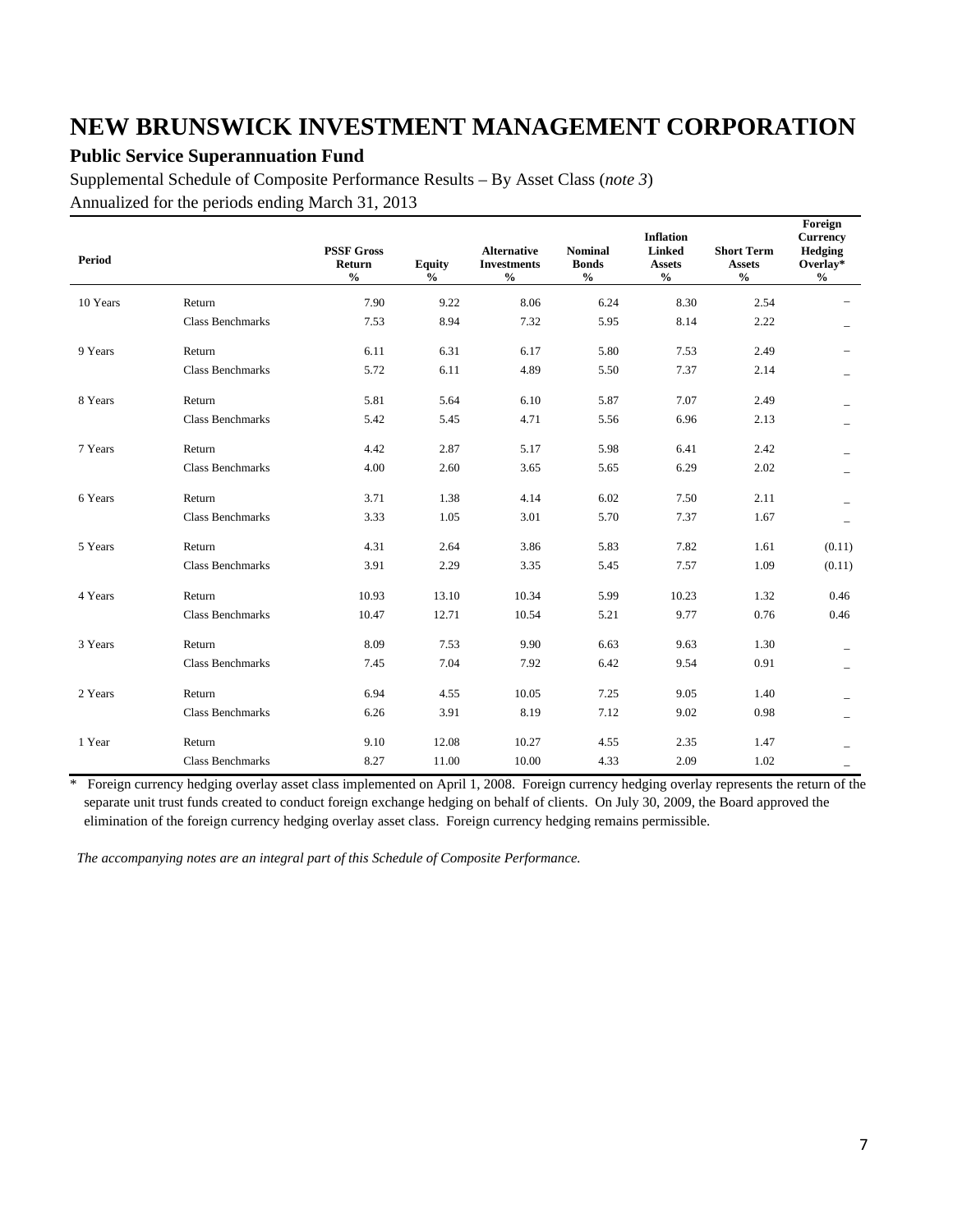### **Teachers' Pension Fund (TPF)**

Supplemental Schedule of Composite Performance Results – Total Fund (*note 3*) Ten years ended March 31, 2013

| <b>Year Ended</b> | <b>TPF Gross</b><br><b>Return</b> | <b>Benchmark</b><br>Return | <b>Portfolio</b><br>$SD*$ | <b>Benchmark</b><br>$SD*$ | <b>TPF Assets Under</b><br><b>Management</b> |               |
|-------------------|-----------------------------------|----------------------------|---------------------------|---------------------------|----------------------------------------------|---------------|
|                   | $\frac{0}{0}$                     | $\frac{0}{0}$              | $\frac{0}{0}$             | $\frac{0}{0}$             | \$                                           | $\frac{0}{0}$ |
|                   |                                   |                            |                           |                           | (in millions)                                |               |
| March 31, 2013    | 9.07                              | 8.27                       | 4.27                      | 4.50                      | 4,448.0                                      | 44.04         |
| March 31, 2012    | 5.21                              | 4.64                       | 5.04                      | 5.26                      | 4,156.3                                      | 44.19         |
| March 31, 2011    | 10.41                             | 9.88                       | 10.10                     | 10.42                     | 4,024.1                                      | 44.29         |
| March 31, 2010    | 19.99                             | 20.17                      | 10.17                     | 10.42                     | 3,713.9                                      | 44.56         |
| March 31, 2009    | (18.24)                           | (18.51)                    |                           |                           | 3,157.8                                      | 44.94         |
| March 31, 2008    | 0.83                              | 0.56                       |                           |                           | 3,941.1                                      | 45.33         |
| March 31, 2007    | 8.58                              | 7.90                       |                           |                           | 3,978.2                                      | 45.68         |
| March 31, 2006    | 15.67                             | 15.58                      |                           |                           | 3,728.6                                      | 46.09         |
| March 31, 2005    | 8.47                              | 8.10                       |                           |                           | 3,276.1                                      | 46.49         |
| March 31, 2004    | 24.98                             | 24.68                      |                           |                           | 3,076.4                                      | 46.92         |

\*GIPS require the presentation of the 3 year annualized ex-post standard deviation (SD), using monthly returns of both the composite and the benchmark, for periods ending on or after January 1, 2011. The Corporation proactively adopted these requirements effective with its fiscal year ended March 31, 2010.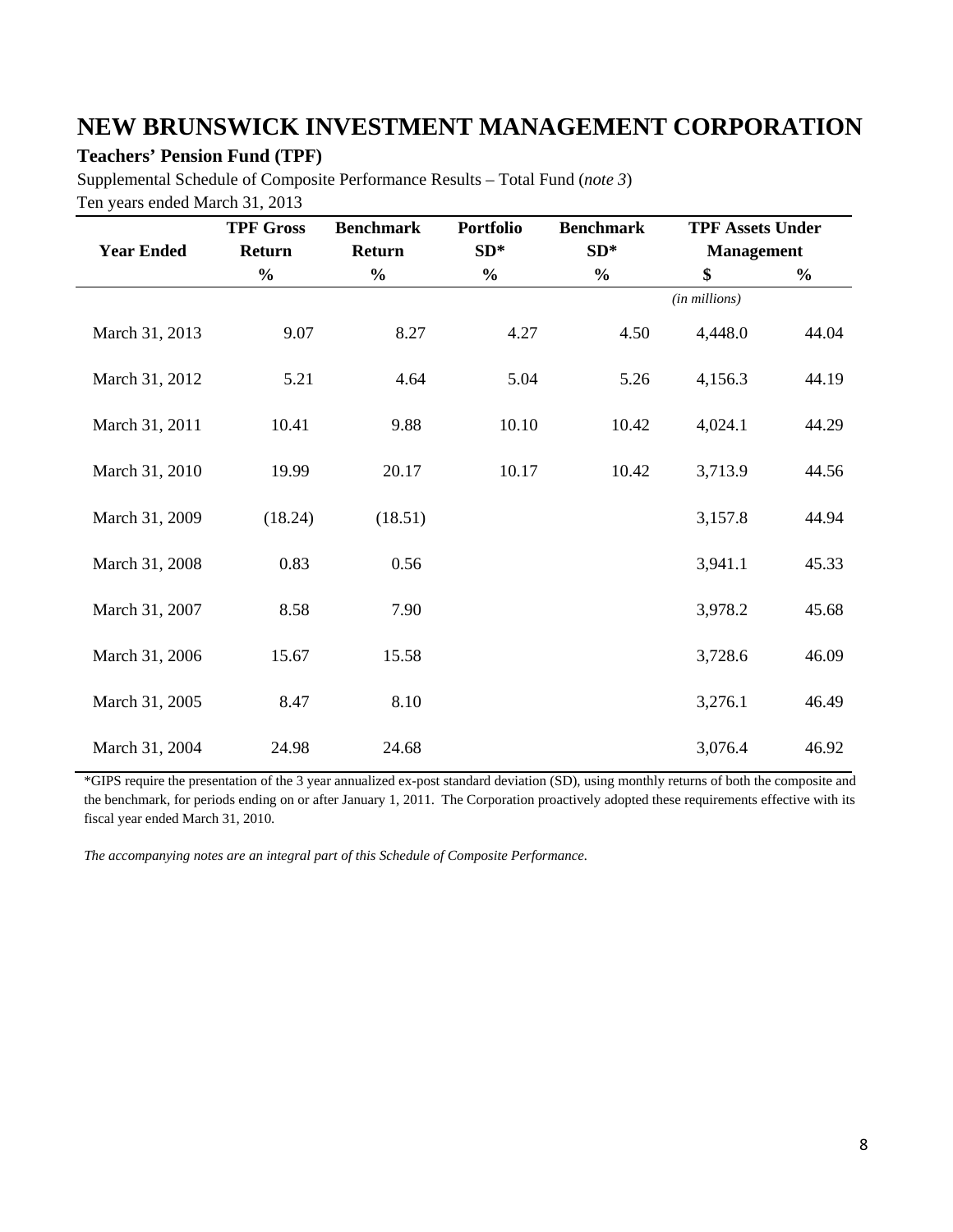### **Teachers' Pension Fund**

Supplemental Schedule of Composite Performance Results – By Asset Class (*note 3*) Ten years ended March 31, 2013

| <b>Year Ended</b> |                             | <b>TPF Gross</b><br>Return<br>$\frac{0}{0}$ | <b>Equity</b><br>$\frac{0}{0}$ | Alternative<br><b>Investments</b><br>$\frac{0}{0}$ | <b>Nominal</b><br><b>Bonds</b><br>$\frac{0}{0}$ | <b>Inflation</b><br><b>Linked</b><br><b>Assets</b><br>$\frac{0}{0}$ | <b>Short Term</b><br><b>Assets</b><br>$\frac{6}{6}$ | Foreign<br><b>Currency</b><br>Hedging<br>Overlay*<br>$\frac{0}{0}$ |
|-------------------|-----------------------------|---------------------------------------------|--------------------------------|----------------------------------------------------|-------------------------------------------------|---------------------------------------------------------------------|-----------------------------------------------------|--------------------------------------------------------------------|
| March 31, 2013    | Return                      | 9.07                                        | 12.13                          | 10.68                                              | 4.50                                            | 2.35                                                                | 1.47                                                |                                                                    |
|                   | Class Benchmarks            | 8.27                                        | 11.03                          | 10.61                                              | 4.28                                            | 2.09                                                                | 1.02                                                |                                                                    |
|                   | Target percentage of assets | 100                                         | 49                             | 15                                                 | 26                                              | 9                                                                   | $\mathbf{1}$                                        | $\equiv$                                                           |
| March 31, 2012    | Return                      | 5.21                                        | (2.44)                         | 10.44                                              | 10.01                                           | 16.18                                                               | 1.33                                                |                                                                    |
|                   | <b>Class Benchmarks</b>     | 4.64                                        | (2.71)                         | 7.00                                               | 9.98                                            | 16.41                                                               | 0.94                                                |                                                                    |
|                   | Target percentage of assets | 100                                         | 45                             | 15                                                 | 28                                              | 10                                                                  | $\overline{2}$                                      |                                                                    |
| March 31, 2011    | Return                      | 10.41                                       | 13.75                          | 10.19                                              | 5.40                                            | 10.80                                                               | 1.11                                                |                                                                    |
|                   | Class Benchmarks            | 9.88                                        | 13.58                          | 8.21                                               | 5.03                                            | 10.59                                                               | 0.77                                                | $\equiv$                                                           |
|                   | Target percentage of assets | 100                                         | 45                             | 15                                                 | 28                                              | 10                                                                  | $\overline{c}$                                      |                                                                    |
| March 31, 2010    | Return                      | 19.99                                       | 31.61                          | 14.36                                              | 4.12                                            | 12.07                                                               | 1.38                                                | 1.93                                                               |
|                   | Class Benchmarks            | 20.17                                       | 31.56                          | 21.57                                              | 1.67                                            | 10.47                                                               | 0.33                                                | 1.93                                                               |
|                   | Target percentage of assets | 100                                         | 45                             | 16                                                 | 26                                              | 10                                                                  | 3                                                   | $\overline{\phantom{0}}$                                           |
| March 31, 2009    | Return                      | (18.24)                                     | (30.33)                        | (19.72)                                            | 5.19                                            | (1.30)                                                              | 2.79                                                | (2.43)                                                             |
|                   | <b>Class Benchmarks</b>     | (18.51)                                     | (30.59)                        | (22.40)                                            | 6.39                                            | (0.78)                                                              | 2.40                                                | (2.43)                                                             |
|                   | Target percentage of assets | 100                                         | 44                             | 17                                                 | 27                                              | 10                                                                  | $\overline{c}$                                      | $\equiv$                                                           |
| March 31, 2008    | Return                      | 0.83                                        | (4.72)                         | 4.65                                               | 6.98                                            | 5.90                                                                | 4.65                                                | $\equiv$                                                           |
|                   | Class Benchmarks            | 0.56                                        | (4.94)                         | 1.34                                               | 6.99                                            | 6.38                                                                | 4.61                                                | -                                                                  |
|                   | Target percentage of assets | 100                                         | 46                             | 13                                                 | 28                                              | 10                                                                  | $\overline{2}$                                      | $\equiv$                                                           |
| March 31, 2007    | Return                      | 8.58                                        | 12.28                          | 11.57                                              | 5.69                                            | 0.10                                                                | 4.27                                                |                                                                    |
|                   | <b>Class Benchmarks</b>     | 7.90                                        | 12.35                          | 7.54                                               | 5.33                                            | 0.04                                                                | 4.19                                                | $\overline{\phantom{0}}$                                           |
|                   | Target percentage of assets | 100                                         | 43                             | 11                                                 | 30                                              | 12                                                                  | 3                                                   | $\equiv$                                                           |
| March 31, 2006    | Return                      | 15.67                                       | 27.22                          | 12.82                                              | 5.09                                            | 11.78                                                               | 3.01                                                | $\overline{\phantom{0}}$                                           |
|                   | <b>Class Benchmarks</b>     | 15.58                                       | 27.83                          | 12.43                                              | 4.93                                            | 11.77                                                               | 2.84                                                |                                                                    |
|                   | Target percentage of assets | 100                                         | 38                             | 16                                                 | 31                                              | 12                                                                  | 3                                                   | $\overline{\phantom{0}}$                                           |
| March 31, 2005    | Return                      | 8.47                                        | 11.85                          | 6.71                                               | 5.28                                            | 11.32                                                               | 2.46                                                |                                                                    |
|                   | <b>Class Benchmarks</b>     | 8.10                                        | 11.51                          | 6.38                                               | 5.01                                            | 10.68                                                               | 2.22                                                |                                                                    |
|                   | Target percentage of assets | 100                                         | 38                             | 16                                                 | 31                                              | 12                                                                  | 3                                                   |                                                                    |
| March 31, 2004    | Return                      | 24.98                                       | 39.24                          | 26.63                                              | 10.26                                           | 15.42                                                               | 3.04                                                |                                                                    |
|                   | <b>Class Benchmarks</b>     | 24.68                                       | 38.00                          | 31.84                                              | 10.10                                           | 15.27                                                               | 2.97                                                | $\overline{\phantom{0}}$                                           |
|                   | Target percentage of assets | 100                                         | 46                             | 12                                                 | 28                                              | 12                                                                  | $\overline{2}$                                      |                                                                    |

\* Foreign currency hedging overlay asset class implemented on April 1, 2008. Foreign currency hedging overlay represents the return of the separate unit trust funds created to conduct foreign exchange hedging on behalf of clients. On July 30, 2009, the Board approved the elimination of the foreign currency hedging overlay asset class. Foreign currency hedging remains permissible.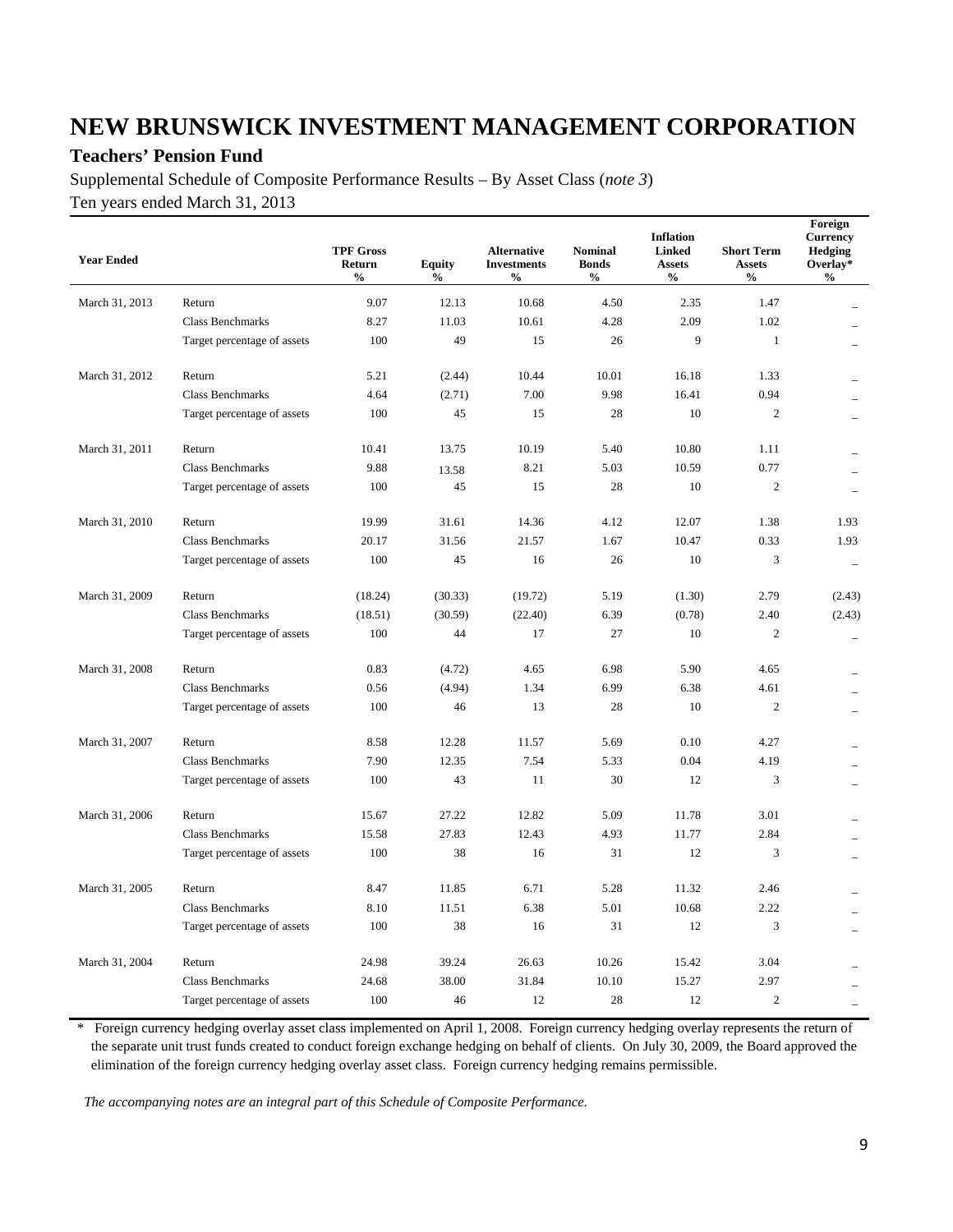### **Teachers' Pension Fund**

Supplemental Schedule of Composite Performance Results – By Asset Class (*note 3*) Annualized for the periods ending March 31, 2013

| Period   |                         | <b>TPF Gross</b><br>Return<br>$\frac{0}{0}$ | <b>Equity</b><br>$\frac{0}{0}$ | <b>Alternative</b><br><b>Investments</b><br>$\frac{0}{0}$ | <b>Nominal</b><br><b>Bonds</b><br>$\frac{0}{0}$ | <b>Inflation</b><br>Linked<br><b>Assets</b><br>$\boldsymbol{\theta}/\boldsymbol{0}$ | <b>Short Term</b><br><b>Assets</b><br>$\%$ | Foreign<br>Currency<br>Hedging<br>Overlay*<br>$\frac{0}{0}$ |
|----------|-------------------------|---------------------------------------------|--------------------------------|-----------------------------------------------------------|-------------------------------------------------|-------------------------------------------------------------------------------------|--------------------------------------------|-------------------------------------------------------------|
| 10 Years | Return                  | 7.87                                        | 9.23                           | 8.21                                                      | 6.23                                            | 8.30                                                                                | 2.54                                       |                                                             |
|          | Class Benchmarks        | 7.50                                        | 8.94                           | 7.58                                                      | 5.95                                            | 8.14                                                                                | 2.22                                       |                                                             |
| 9 Years  | Return                  | 6.13                                        | 6.33                           | 6.34                                                      | 5.79                                            | 7.53                                                                                | 2.49                                       |                                                             |
|          | <b>Class Benchmarks</b> | 5.74                                        | 6.11                           | 5.18                                                      | 5.49                                            | 7.37                                                                                | 2.14                                       |                                                             |
| 8 Years  | Return                  | 5.84                                        | 5.66                           | 6.29                                                      | 5.86                                            | 7.07                                                                                | 2.49                                       |                                                             |
|          | <b>Class Benchmarks</b> | 5.45                                        | 5.46                           | 5.03                                                      | 5.55                                            | 6.96                                                                                | 2.13                                       | $\overline{\phantom{0}}$                                    |
| 7 Years  | Return                  | 4.50                                        | 2.89                           | 5.39                                                      | 5.97                                            | 6.41                                                                                | 2.42                                       |                                                             |
|          | <b>Class Benchmarks</b> | 4.08                                        | 2.60                           | 4.01                                                      | 5.64                                            | 6.29                                                                                | 2.02                                       |                                                             |
| 6 Years  | Return                  | 3.83                                        | 1.40                           | 4.39                                                      | 6.02                                            | 7.50                                                                                | 2.11                                       |                                                             |
|          | <b>Class Benchmarks</b> | 3.45                                        | 1.06                           | 3.43                                                      | 5.69                                            | 7.37                                                                                | 1.67                                       |                                                             |
| 5 Years  | Return                  | 4.45                                        | 2.67                           | 4.34                                                      | 5.82                                            | 7.82                                                                                | 1.61                                       | (0.11)                                                      |
|          | <b>Class Benchmarks</b> | 4.04                                        | 2.30                           | 3.86                                                      | 5.44                                            | 7.57                                                                                | 1.09                                       | (0.11)                                                      |
| 4 Years  | Return                  | 11.04                                       | 13.12                          | 11.40                                                     | 5.98                                            | 10.23                                                                               | 1.32                                       | 0.48                                                        |
|          | <b>Class Benchmarks</b> | 10.59                                       | 12.72                          | 11.71                                                     | 5.20                                            | 9.77                                                                                | 0.76                                       | 0.48                                                        |
| 3 Years  | Return                  | 8.21                                        | 7.56                           | 10.44                                                     | 6.61                                            | 9.63                                                                                | 1.30                                       |                                                             |
|          | <b>Class Benchmarks</b> | 7.57                                        | 7.05                           | 8.60                                                      | 6.40                                            | 9.54                                                                                | 0.91                                       |                                                             |
| 2 Years  | Return                  | 7.12                                        | 4.59                           | 10.56                                                     | 7.22                                            | 9.05                                                                                | 1.40                                       |                                                             |
|          | <b>Class Benchmarks</b> | 6.44                                        | 3.94                           | 8.79                                                      | 7.09                                            | 9.02                                                                                | 0.98                                       |                                                             |
| 1 Year   | Return                  | 9.07                                        | 12.13                          | 10.68                                                     | 4.50                                            | 2.35                                                                                | 1.47                                       |                                                             |
|          | <b>Class Benchmarks</b> | 8.27                                        | 11.03                          | 10.61                                                     | 4.28                                            | 2.09                                                                                | 1.02                                       |                                                             |

\* Foreign currency hedging overlay asset class implemented on April 1, 2008. Foreign currency hedging overlay represents the return of the separate unit trust funds created to conduct foreign exchange hedging on behalf of clients. On July 30, 2009, the Board approved the elimination of the foreign currency hedging overlay asset class. Foreign currency hedging remains permissible.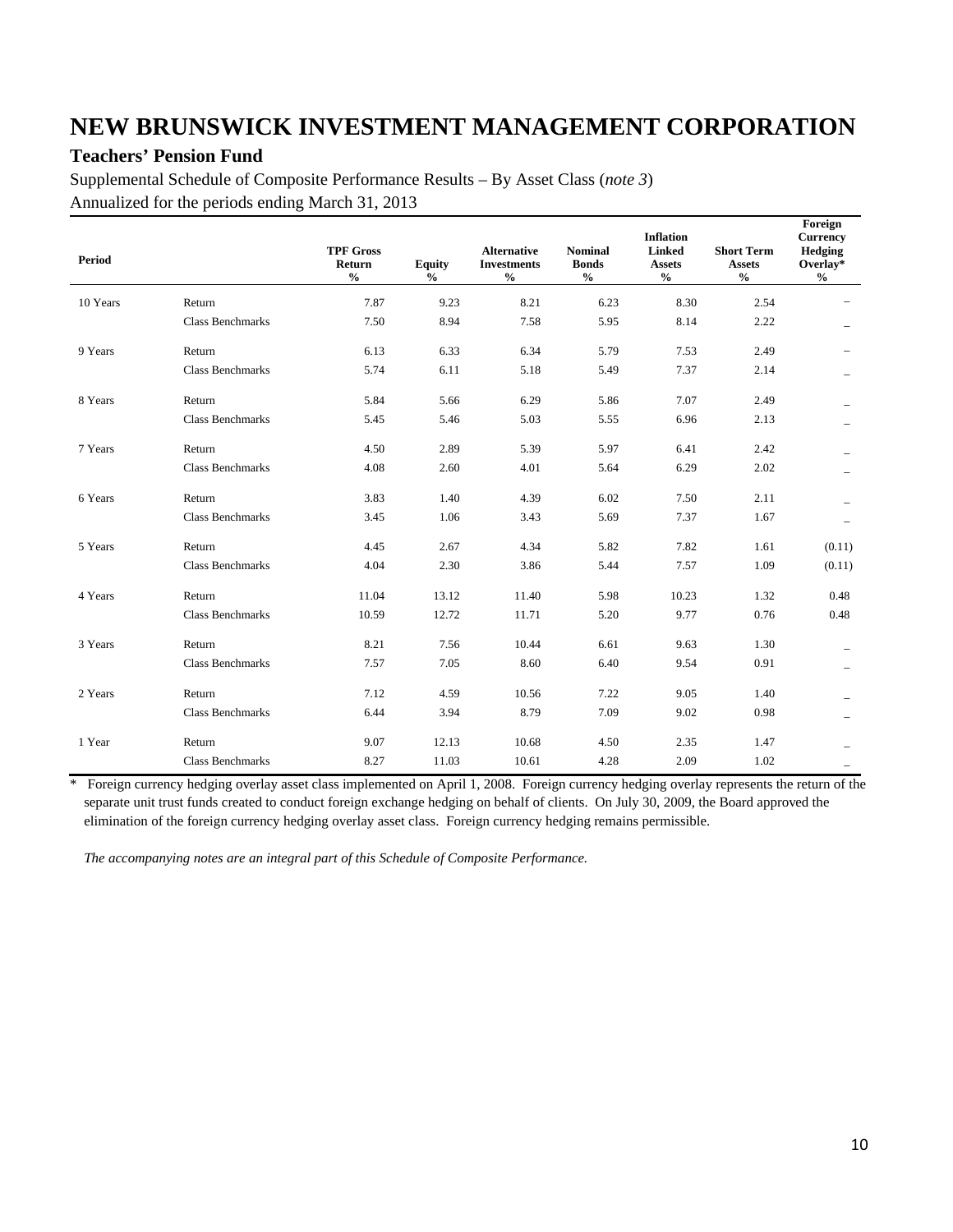### **Judges' Superannuation Fund (JSF)**

Supplemental Schedule of Composite Performance Results – Total Fund (*note 3*) Ten years ended March 31, 2013

|                   | <b>JSF Gross</b> | <b>Benchmark</b> | <b>Portfolio</b> | <b>Benchmark</b> | <b>JSF Assets Under</b> |               |
|-------------------|------------------|------------------|------------------|------------------|-------------------------|---------------|
| <b>Year Ended</b> | Return           | <b>Return</b>    | $SD*$            | $SD*$            | <b>Management</b>       |               |
|                   | $\frac{0}{0}$    | $\frac{0}{0}$    | $\frac{6}{6}$    | $\frac{0}{0}$    | \$                      | $\frac{0}{0}$ |
|                   |                  |                  |                  |                  | (in millions)           |               |
| March 31, 2013    | 9.09             | 8.26             | 4.38             | 4.62             | 33.4                    | 0.33          |
| March 31, 2012    | 4.84             | 4.28             | 5.12             | 5.34             | 31.1                    | 0.33          |
| March 31, 2011    | 10.43            | 9.88             | 10.16            | 10.46            | 29.5                    | 0.32          |
| March 31, 2010    | 19.88            | 20.06            | 10.23            | 10.46            | 27.3                    | 0.33          |
| March 31, 2009    | (18.46)          | (18.70)          |                  |                  | 23.4                    | 0.34          |
| March 31, 2008    | 0.76             | 0.48             |                  |                  | 28.7                    | 0.33          |
| March 31, 2007    | 8.77             | 8.08             |                  |                  | 29.0                    | 0.33          |
| March 31, 2006    | 16.68            | 16.58            |                  |                  | 27.5                    | 0.34          |
| March 31, 2005    | 8.89             | 8.51             |                  |                  | 24.6                    | 0.35          |
| March 31, 2004    | 27.05            | 26.70            |                  |                  | 23.6                    | 0.36          |

\*GIPS require the presentation of the 3 year annualized ex-post standard deviation (SD), using monthly returns of both the composite and the benchmark, for periods ending on or after January 1, 2011. The Corporation proactively adopted these requirements effective with its fiscal year ended March 31, 2010.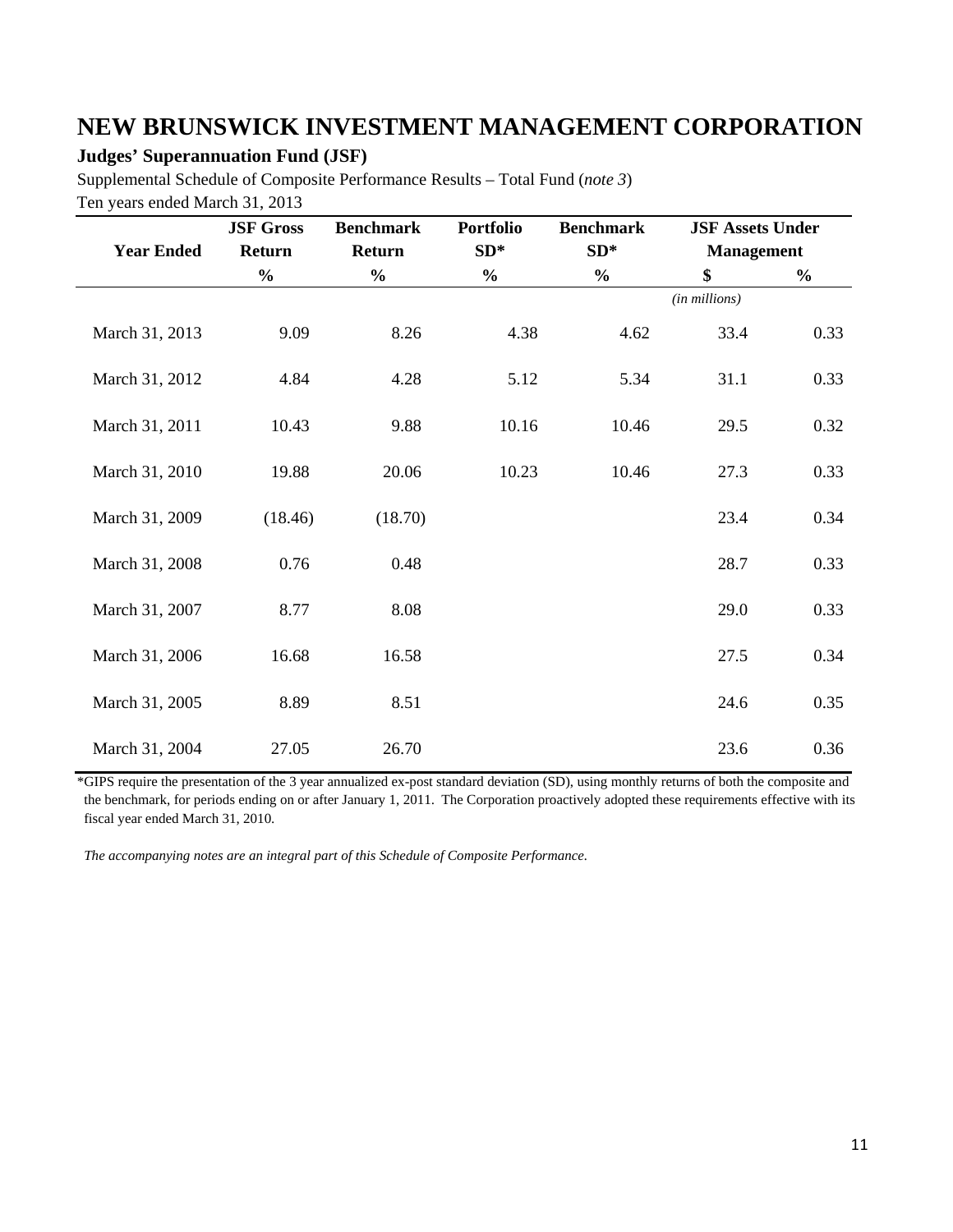### **Judges' Superannuation Fund**

Supplemental Schedule of Composite Performance Results – By Asset Class (*note 3*) Ten years ended March 31, 2013

| <b>Year Ended</b> |                             | <b>JSF Gross</b><br>Return<br>$\frac{0}{0}$ | <b>Equity</b><br>$\%$ | <b>Alternative</b><br><b>Investments</b><br>$\%$ | <b>Nominal</b><br><b>Bonds</b><br>$\%$ | <b>Inflation</b><br><b>Linked</b><br><b>Assets</b><br>$\%$ | <b>Short</b><br><b>Term</b><br><b>Assets</b><br>$\%$ | Foreign<br>Currency<br><b>Hedging</b><br>Overlay*<br>$\%$ |
|-------------------|-----------------------------|---------------------------------------------|-----------------------|--------------------------------------------------|----------------------------------------|------------------------------------------------------------|------------------------------------------------------|-----------------------------------------------------------|
| March 31, 2013    | Return                      | 9.09                                        | 12.07                 | 10.28                                            | 4.55                                   | 2.35                                                       | 1.47                                                 |                                                           |
|                   | <b>Class Benchmarks</b>     | 8.26                                        | 10.98                 | 10.05                                            | 4.32                                   | 2.09                                                       | 1.02                                                 |                                                           |
|                   | Target percentage of assets | 100                                         | 51                    | 14                                               | 25                                     | 9                                                          | $\mathbf{1}$                                         |                                                           |
| March 31, 2012    | Return                      | 4.84                                        | (2.48)                | 9.90                                             | 10.01                                  | 16.17                                                      | 1.33                                                 |                                                           |
|                   | <b>Class Benchmarks</b>     | 4.28                                        | (2.75)                | 6.39                                             | 9.99                                   | 16.41                                                      | 0.94                                                 |                                                           |
|                   | Target percentage of assets | 100                                         | 47                    | 14                                               | 28                                     | 9                                                          | $\overline{c}$                                       |                                                           |
| March 31, 2011    | Return                      | 10.43                                       | 13.75                 | 9.63                                             | 5.40                                   | 10.80                                                      | 1.11                                                 |                                                           |
|                   | Class Benchmarks            | 9.88                                        | 13.61                 | 7.38                                             | 5.03                                   | 10.59                                                      | 0.77                                                 |                                                           |
|                   | Target percentage of assets | 100                                         | 47                    | 14                                               | 28                                     | 9                                                          | $\overline{c}$                                       | $\overline{\phantom{a}}$                                  |
| March 31, 2010    | Return                      | 19.88                                       | 31.62                 | 11.50                                            | 4.12                                   | 12.07                                                      | 1.39                                                 | 1.89                                                      |
|                   | <b>Class Benchmarks</b>     | 20.06                                       | 31.61                 | 18.77                                            | 1.67                                   | 10.47                                                      | 0.33                                                 | 1.89                                                      |
|                   | Target percentage of assets | 100                                         | 47                    | 15                                               | 26                                     | 9                                                          | 3                                                    |                                                           |
| March 31, 2009    | Return                      | (18.46)                                     | (30.36)               | (18.46)                                          | 5.19                                   | (1.30)                                                     | 2.79                                                 | (2.40)                                                    |
|                   | <b>Class Benchmarks</b>     | (18.70)                                     | (30.60)               | (21.04)                                          | 6.39                                   | (0.78)                                                     | 2.40                                                 | (2.40)                                                    |
|                   | Target percentage of assets | 100                                         | 46                    | 16                                               | 27                                     | 9                                                          | $\mathfrak{2}$                                       | $\overline{\phantom{0}}$                                  |
| March 31, 2008    | Return                      | 0.76                                        | (4.67)                | 5.57                                             | 6.98                                   | 5.90                                                       | 4.65                                                 |                                                           |
|                   | <b>Class Benchmarks</b>     | 0.48                                        | (4.92)                | 1.34                                             | 6.99                                   | 6.38                                                       | 4.61                                                 |                                                           |
|                   | Target percentage of assets | 100                                         | 48                    | 12                                               | 28                                     | 10                                                         | $\overline{2}$                                       |                                                           |
| March 31, 2007    | Return                      | 8.77                                        | 12.28                 | 11.58                                            | 5.69                                   | 0.10                                                       | 4.27                                                 |                                                           |
|                   | <b>Class Benchmarks</b>     | 8.08                                        | 12.35                 | 7.54                                             | 5.33                                   | 0.04                                                       | 4.19                                                 |                                                           |
|                   | Target percentage of assets | 100                                         | 45                    | 11                                               | 29                                     | 11                                                         | 3                                                    | Ē,                                                        |
| March 31, 2006    | Return                      | 16.68                                       | 27.28                 | 12.85                                            | 5.10                                   | 11.77                                                      | 3.01                                                 |                                                           |
|                   | <b>Class Benchmarks</b>     | 16.58                                       | 27.81                 | 12.43                                            | 4.93                                   | 11.77                                                      | 2.84                                                 |                                                           |
|                   | Target percentage of assets | 100                                         | 45                    | 16                                               | 24                                     | 12                                                         | 3                                                    |                                                           |
| March 31, 2005    | Return                      | 8.89                                        | 11.82                 | 6.71                                             | 5.29                                   | 11.32                                                      | 2.46                                                 |                                                           |
|                   | <b>Class Benchmarks</b>     | 8.51                                        | 11.47                 | 6.38                                             | 5.01                                   | 10.68                                                      | 2.22                                                 |                                                           |
|                   | Target percentage of assets | 100                                         | 45                    | 16                                               | 24                                     | 12                                                         | 3                                                    | $\overline{\phantom{0}}$                                  |
| March 31, 2004    | Return                      | 27.05                                       | 39.32                 | 26.64                                            | 10.28                                  | 15.42                                                      | 3.04                                                 |                                                           |
|                   | Class Benchmarks            | 26.70                                       | 38.15                 | 31.84                                            | 10.10                                  | 15.27                                                      | 2.97                                                 |                                                           |
|                   | Target percentage of assets | 100                                         | 53                    | 12                                               | 21                                     | 12                                                         | $\overline{c}$                                       |                                                           |

\* Foreign currency hedging overlay asset class implemented on April 1, 2008. Foreign currency hedging overlay represents the return of the separate unit trust funds created to conduct foreign exchange hedging on behalf of clients. On July 30, 2009, the Board approved the elimination of the foreign currency hedging overlay asset class. Foreign currency hedging remains permissible.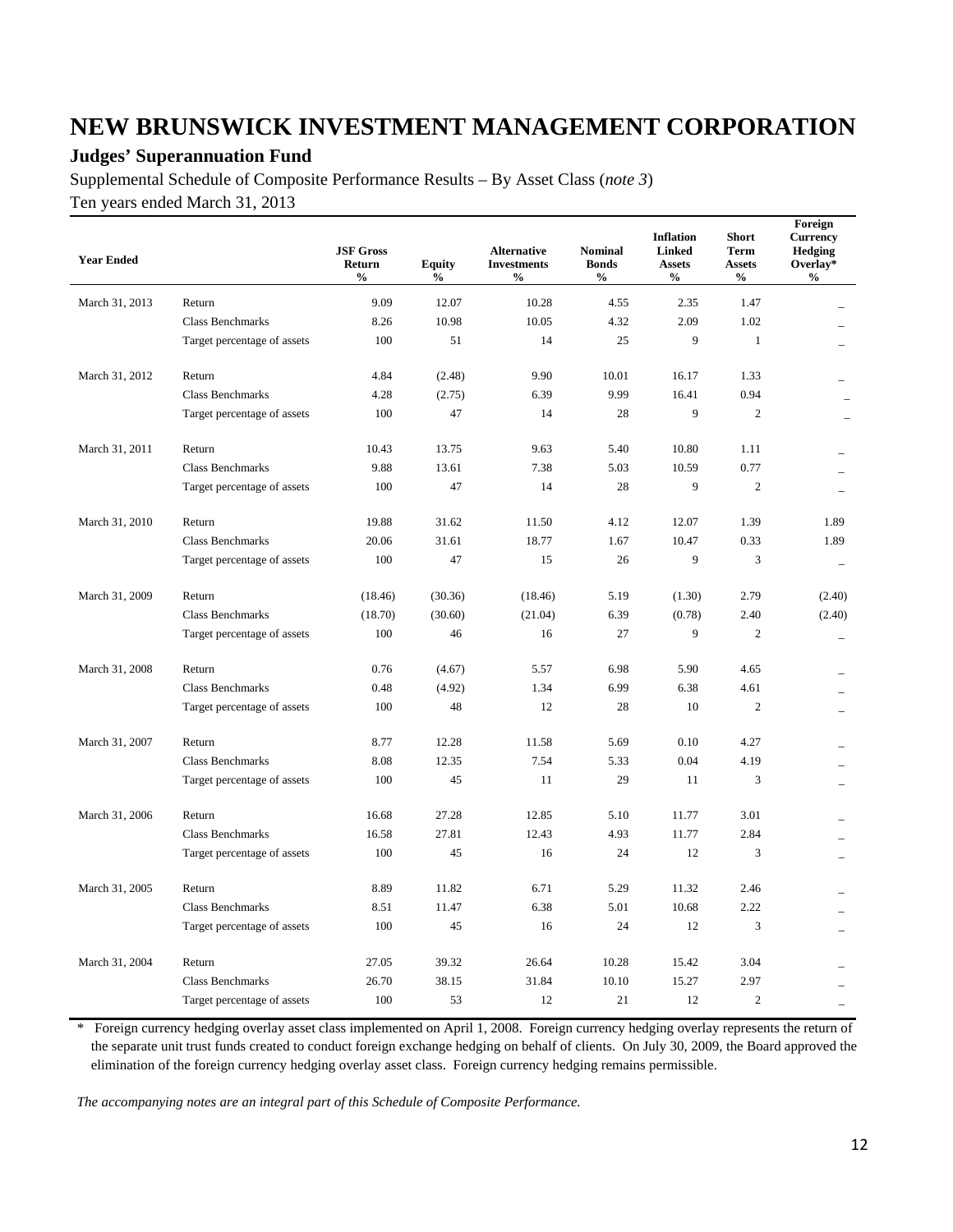### **Judges' Superannuation Fund**

Supplemental Schedule of Composite Performance Results – By Asset Class (*note 3*) Annualized for the periods ending March 31, 2013

| Period   |                         | <b>JSF Gross</b><br>Return<br>$\frac{0}{0}$ | <b>Equity</b><br>$\frac{0}{0}$ | <b>Alternative</b><br><b>Investments</b><br>$\frac{0}{0}$ | <b>Nominal</b><br><b>Bonds</b><br>$\frac{0}{0}$ | <b>Inflation</b><br>Linked<br><b>Assets</b><br>$\frac{0}{0}$ | <b>Short Term</b><br><b>Assets</b><br>$\frac{0}{0}$ | Foreign<br>Currency<br>Hedging<br>Overlay*<br>$\frac{0}{0}$ |
|----------|-------------------------|---------------------------------------------|--------------------------------|-----------------------------------------------------------|-------------------------------------------------|--------------------------------------------------------------|-----------------------------------------------------|-------------------------------------------------------------|
| 10 Years | Return                  | 8.13                                        | 9.23                           | 8.06                                                      | 6.24                                            | 8.29                                                         | 2.55                                                |                                                             |
|          | <b>Class Benchmarks</b> | 7.74                                        | 8.94                           | 7.32                                                      | 5.95                                            | 8.14                                                         | 2.22                                                | $\overline{\phantom{0}}$                                    |
| 9 Years  | Return                  | 6.21                                        | 6.32                           | 6.17                                                      | 5.80                                            | 7.53                                                         | 2.49                                                |                                                             |
|          | <b>Class Benchmarks</b> | 5.82                                        | 6.10                           | 4.89                                                      | 5.50                                            | 7.37                                                         | 2.14                                                |                                                             |
| 8 Years  | Return                  | 5.87                                        | 5.65                           | 6.10                                                      | 5.87                                            | 7.07                                                         | 2.49                                                |                                                             |
|          | <b>Class Benchmarks</b> | 5.49                                        | 5.45                           | 4.71                                                      | 5.56                                            | 6.96                                                         | 2.13                                                | $\overline{\phantom{0}}$                                    |
| 7 Years  | Return                  | 4.41                                        | 2.88                           | 5.17                                                      | 5.98                                            | 6.41                                                         | 2.42                                                |                                                             |
|          | <b>Class Benchmarks</b> | 3.99                                        | 2.59                           | 3.65                                                      | 5.65                                            | 6.29                                                         | 2.02                                                |                                                             |
| 6 Years  | Return                  | 3.71                                        | 1.39                           | 4.14                                                      | 6.02                                            | 7.50                                                         | 2.12                                                |                                                             |
|          | <b>Class Benchmarks</b> | 3.32                                        | 1.05                           | 3.01                                                      | 5.70                                            | 7.37                                                         | 1.67                                                | ÷                                                           |
| 5 Years  | Return                  | 4.30                                        | 2.65                           | 3.85                                                      | 5.83                                            | 7.82                                                         | 1.62                                                | (0.11)                                                      |
|          | <b>Class Benchmarks</b> | 3.90                                        | 2.29                           | 3.35                                                      | 5.45                                            | 7.57                                                         | 1.09                                                | (0.11)                                                      |
| 4 Years  | Return                  | 10.93                                       | 13.10                          | 10.33                                                     | 5.99                                            | 10.23                                                        | 1.32                                                | 0.47                                                        |
|          | Class Benchmarks        | 10.47                                       | 12.71                          | 10.54                                                     | 5.21                                            | 9.77                                                         | 0.76                                                | 0.47                                                        |
| 3 Years  | Return                  | 8.09                                        | 7.53                           | 9.94                                                      | 6.63                                            | 9.62                                                         | 1.30                                                |                                                             |
|          | <b>Class Benchmarks</b> | 7.45                                        | 7.03                           | 7.93                                                      | 6.42                                            | 9.54                                                         | 0.91                                                | $\overline{\phantom{0}}$                                    |
| 2 Years  | Return                  | 6.94                                        | 4.54                           | 10.09                                                     | 7.25                                            | 9.04                                                         | 1.40                                                |                                                             |
|          | <b>Class Benchmarks</b> | 6.25                                        | 3.89                           | 8.21                                                      | 7.12                                            | 9.02                                                         | 0.98                                                | -                                                           |
| 1 Year   | Return                  | 9.09                                        | 12.07                          | 10.28                                                     | 4.55                                            | 2.35                                                         | 1.47                                                |                                                             |
|          | <b>Class Benchmarks</b> | 8.26                                        | 10.98                          | 10.05                                                     | 4.32                                            | 2.09                                                         | 1.02                                                |                                                             |

\* Foreign currency hedging overlay asset class implemented on April 1, 2008. Foreign currency hedging overlay represents the return of the separate unit trust funds created to conduct foreign exchange hedging on behalf of clients. On July 30, 2009, the Board approved the elimination of the foreign currency hedging overlay asset class. Foreign currency hedging remains permissible.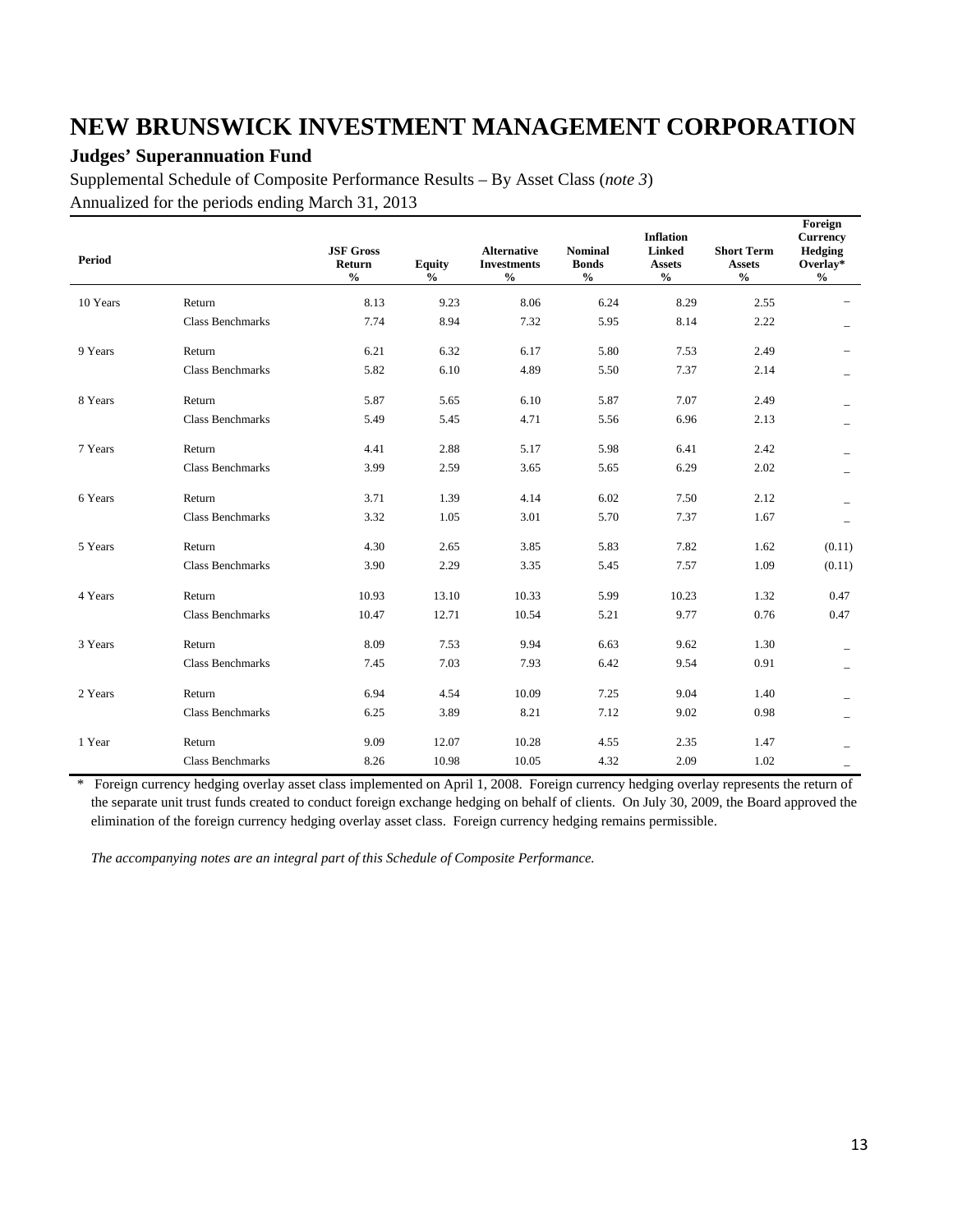**Notes to Schedules of Composite Performance Results** 

Ten Years Ended March 31, 2013

### **1. Operations**

New Brunswick Investment Management Corporation ("NBIMC") is a Crown corporation of the Province of New Brunswick. NBIMC was appointed as trustee on March 11, 1996 by an Act of the New Brunswick Legislature and assumed responsibility for the management of the assets of the Public Service Superannuation Fund, the Teachers' Pension Fund and the Judges' Superannuation Fund (collectively, the "Funds" and individually, the "Fund") effective April 1, 1996. On April 1, 1998, the assets of the Funds were transferred to unit trust funds established by NBIMC to facilitate the collective investment management and administration of the assets.

Effective April 1, 2008, separate unit trust funds were created to conduct foreign exchange hedging on behalf of each Fund, according to its investment policy. These foreign currency hedging overlay portfolios are passive in nature and do not attempt to profit from tactical foreign exchange views. On July 30, 2009, the board approved the elimination of the foreign currency hedging overlay asset class. Foreign currency hedging remains permissible.

At March 31, 2013, there were 23 active unit trust funds, each with a specific investment mandate. Each of the Funds holds units of the unit trust funds in accordance with the investment policy of the respective Fund.

#### **2. Compliance Statement**

NBIMC claims compliance with the Global Investment Performance Standards (GIPS<sup>®</sup>) and has prepared and presented this report in compliance with the GIPS® standards. NBIMC has been independently verified for the periods December 1, 1996 through March 31, 2013.

Verification assesses whether the firm has complied with all the composite construction requirements of the GIPS<sup>®</sup> standards on a firm-wide basis and the firm's policies and procedures are designed to calculate and present performance in compliance with the GIPS® standards. The Total Assets Under Management composite has been examined for the periods December 1, 1996 through March 31, 2013. The verification and performance examination reports are available upon request.

The Supplemental Schedules of Composite Performance Results for the Public Service Superannuation Fund, the Teachers' Pension Fund, and the Judges' Superannuation Fund have been independently verified and examined for the periods December 1, 1996 through March 31, 2013. The verification and performance examination reports are available upon request.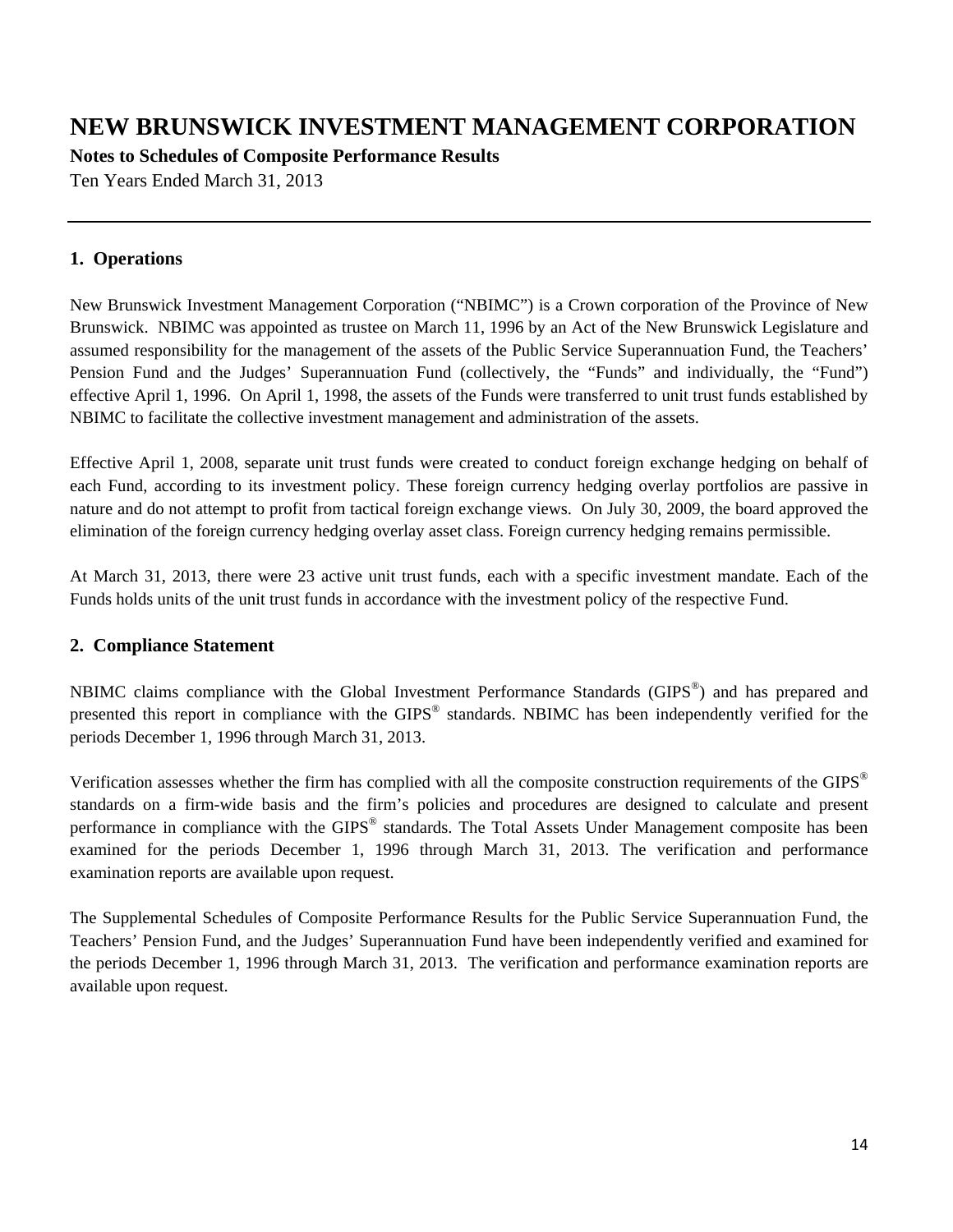**Notes to Schedules of Composite Performance Results** 

Ten Years Ended March 31, 2013

#### **3. Composites**

NBIMC currently has one composite, defined as total assets under management, which is presented in the Schedule of Composite Performance. The attached Schedule of Composite Performance Results presents the performance results of total assets under management from April 1, 2003 to March 31, 2013. All portfolios managed by NBIMC are included in this single composite.

NBIMC has also presented Supplemental Schedules of Composite Performance that reflects separate performance of each of its three clients: the PSSF, TPF and JSF. The supplemental schedules of composite performance results by asset class of each respective Fund present the performance results from April 1, 2003 to March 31, 2013.

#### **4. Calculation of Composite Investment Performance Results**

Additional information regarding NBIMC's policies and procedures for calculating and reporting performance results is available upon request.

- (a) The investment performance for the Funds has been calculated on a time-weighted basis using daily valuations and geometric linking of daily returns to calculate periodic returns. Composite returns are calculated with the aggregate return method using daily valuations and geometric linking of daily returns to calculate periodic returns.
- (b) Performance returns are calculated using trade-date accounting.
- (c) The composite includes all fee paying, discretionary accounts managed by NBIMC.
- (d) Performance returns are calculated on an accrual basis, which include all dividends, net of withholding taxes, interest (including interest income from short term cash investments) and realized and unrealized gains and losses as of the last business day of the fiscal year. Performance returns are expressed on a gross basis before deduction of investment management costs. The returns reflect the cost of brokerage commissions on completed transactions. Performance returns are computed in Canadian dollars.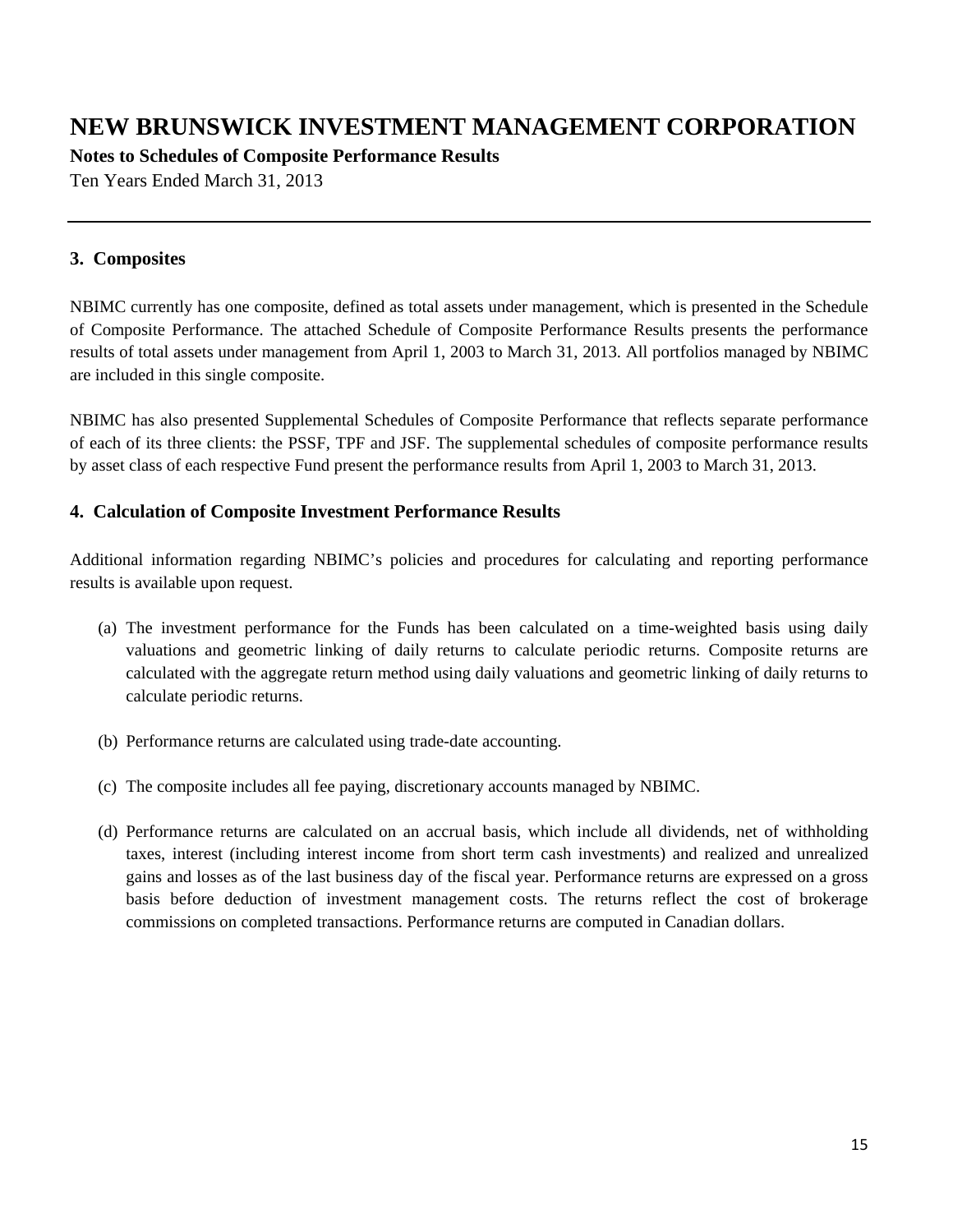**Notes to Schedules of Composite Performance Results** 

Ten Years Ended March 31, 2013

#### **4. Calculation of Composite Investment Performance Results (continued)**

(e) Investments are valued at fair value. The determination of fair value is dependent upon the use of measurement inputs with varying degrees of subjectivity. Observable quoted market prices are the most reliable input for fair value measurement. Quoted prices for identical or similar investments in markets that are not active, followed by market-based inputs other than quoted prices that are observable for the investment would be less reliable. Inputs based on subjective factors not observable in a public market are the most subjective. The valuation input on which the Composite Return is based includes all four types. The Inflation Linked and Alternative Investment asset classes include some assets valued using less reliable input.

Each private investment has unique terms and conditions that must be evaluated separately. Each estimate of fair value is highly subjective and uses valuation inputs that are not observable in a public market. The determination of fair value can include various valuation methodologies, such as discounted cash flows, multiples of earnings measures, third party valuations and comparable recent transactions.

(f) For purposes of preparing these Schedules of Composite Performance and Supplemental Schedules of Composite Performance, NBIMC has classified its investments into asset classes that include equity, alternative investments, nominal bonds, inflation linked assets, short term assets, and foreign currency hedging overlays. The Inflation Linked investments include real return bonds. The Alternative Investments asset class includes publicly-traded equities, private and publicly-traded real estate investments, infrastructure investments, over-the-counter derivatives as well as investments in private companies made either directly through private placements or through limited partnerships or fund of funds structures.

The Real Estate and Infrastructure assets generally have a low correlation to traditional equity and / or fixed income asset classes. These assets are expected to hedge the inflationary characteristics of the pension liabilities. In contrast to grouping these assets in the Alternative Investments asset class for these Schedules, NBIMC groups these assets with other inflation linked assets for its audited annual financial statements.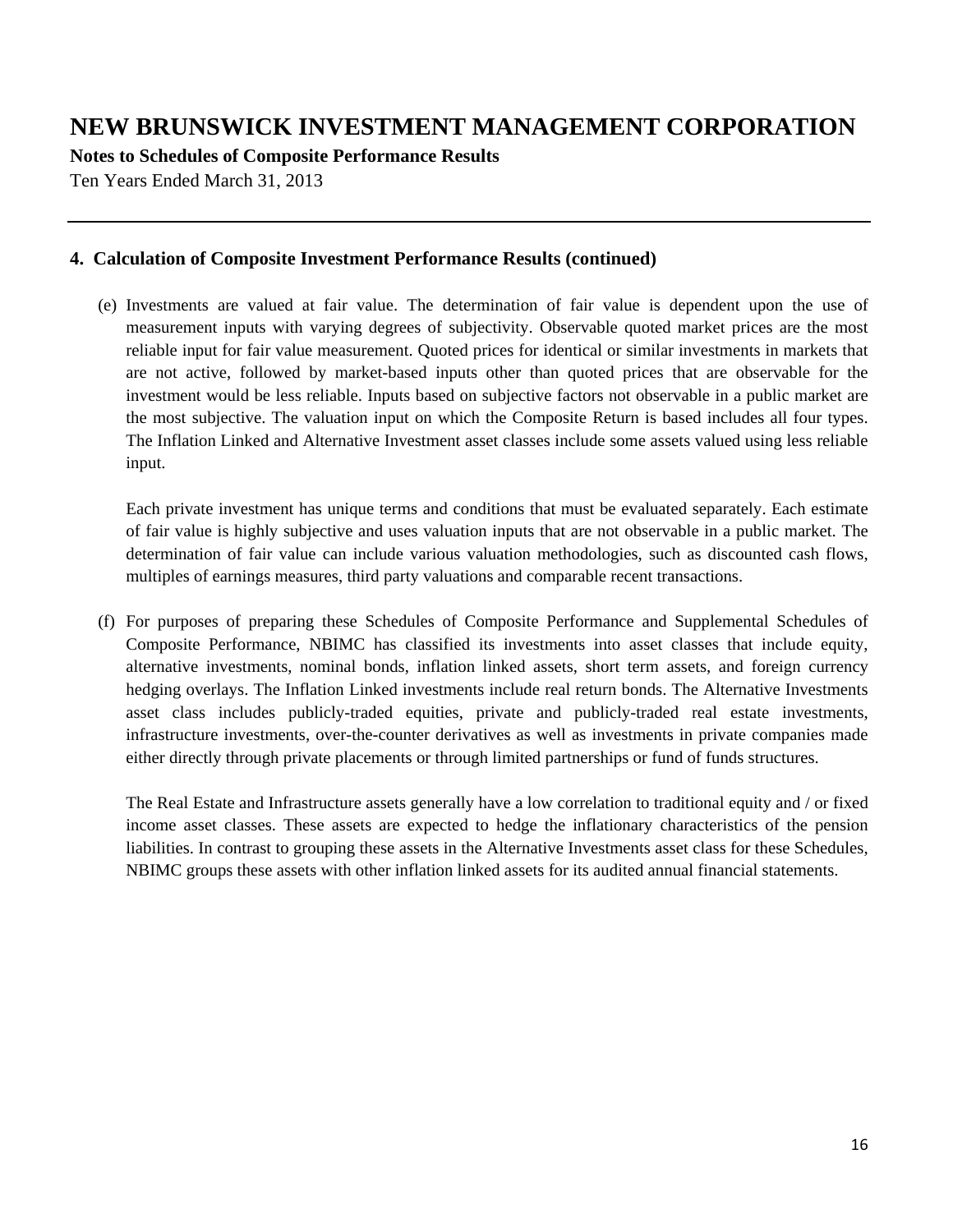**Notes to Schedules of Composite Performance Results** 

Ten Years Ended March 31, 2013

#### **4. Calculation of Composite Investment Performance Results (continued)**

(g) Benchmark returns were calculated using the following indices:

| <b>Benchmark Index Composition</b>    |                                                                                                                                                                                                                                                       |                                                                                                                                                                                                                          |  |  |
|---------------------------------------|-------------------------------------------------------------------------------------------------------------------------------------------------------------------------------------------------------------------------------------------------------|--------------------------------------------------------------------------------------------------------------------------------------------------------------------------------------------------------------------------|--|--|
| <b>Asset class</b>                    | Periods subsequent to<br>January 2013 †                                                                                                                                                                                                               | January 2012 $\dagger \dagger$ to<br>December 2012                                                                                                                                                                       |  |  |
| Equity                                | Weighted Average:<br>40.2%<br>S&P/TSX Composite<br>25.7%<br>S&P 500<br>34.1%<br><b>MSCI EAFE</b>                                                                                                                                                      | Weighted Average:<br>41.8%<br>S&P/TSX Composite<br>25.0%<br>S&P 500<br>33.2%<br><b>MSCI EAFE</b>                                                                                                                         |  |  |
| <b>Alternative Investments</b>        | Weighted Average:<br>21.2%<br><b>NAREIT Equity</b><br>12.3%<br><b>MSCI EAFE</b><br>7.8%<br>S&P 500<br>18.4%<br>$CPI + 4%$<br>1.7%<br>Call Loan Index<br>22.9%<br>DEX 91-day T-Bill Index<br>S&P/TSX Capped REIT<br>15.0%<br>0.7%<br>S&P/TSX Composite | Weighted Average:<br>23.9%<br><b>NAREIT Equity</b><br><b>MSCI EAFE</b><br>11.6%<br>8.3%<br>S&P 500<br>$CPI + 4%$<br>16.1%<br>Call Loan Index<br>1.9%<br>DEX 91-day T-Bill Index<br>24.9%<br>S&P/TSX Capped REIT<br>13.3% |  |  |
| <b>Nominal Bonds</b>                  | DEX All Government Index<br>78.7%<br>21.3%<br>DEX Corporate Index                                                                                                                                                                                     | 86.6%<br>DEX All Government Index<br>DEX Corporate Index<br>13.4%                                                                                                                                                        |  |  |
| <b>Inflation Linked Assets</b>        | DEX Real Return Bond Index                                                                                                                                                                                                                            | DEX Real Return Bond Index                                                                                                                                                                                               |  |  |
| <b>Short Term Assets</b>              | Weighted Average:<br>DEX 91-day T-Bill Index<br>93.0%<br>7.0%<br>Call Loan Index                                                                                                                                                                      | Weighted Average:<br>DEX 91-day T-Bill Index<br>93.0%<br>Call Loan Index<br>7.0%                                                                                                                                         |  |  |
| Foreign Currency<br>Hedging Overlay * | Foreign Currency Hedging Overlay Portfolio *                                                                                                                                                                                                          | Foreign Currency Hedging Overlay Portfolio *                                                                                                                                                                             |  |  |

† Effective January 14, 2013, the S&P/TSX Composite was added to the Alternative Investments benchmark.

†† Effective January 11, 2012, the S&P/TSX Capped REIT was added to the Alternative Investments benchmark and the DEX Corporate Index was added to the Nominal Bonds Index.

\* The benchmark return for the passive FX hedging overlay asset class is equal to actual returns because the strategy does not attempt to profit from tactical foreign exchange views.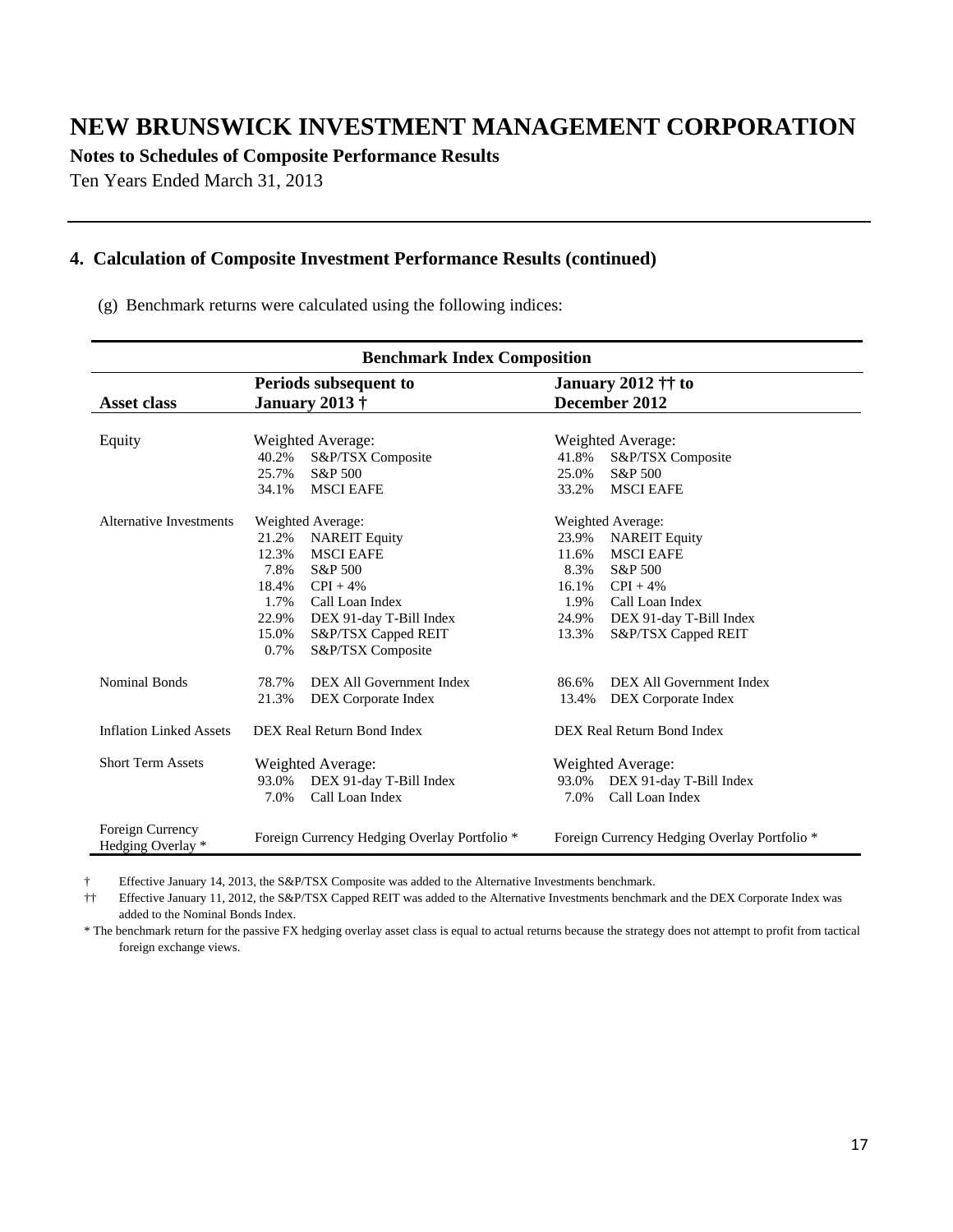**Notes to Schedules of Composite Performance Results** 

Ten Years Ended March 31, 2013

#### **4. Calculation of Composite Investment Performance Results (continued)**

(g) Benchmark returns were calculated using the following indices:

| <b>Benchmark Index Composition</b>    |                                                                                                                                                                                          |                                                                                                                                                                                                                        |  |  |
|---------------------------------------|------------------------------------------------------------------------------------------------------------------------------------------------------------------------------------------|------------------------------------------------------------------------------------------------------------------------------------------------------------------------------------------------------------------------|--|--|
|                                       | November 2009 $\dagger$ to                                                                                                                                                               | April 2008 †† -                                                                                                                                                                                                        |  |  |
| <b>Asset class</b>                    | December 2011                                                                                                                                                                            | October 2009                                                                                                                                                                                                           |  |  |
| Equity                                | Weighted Average:<br>44.6%<br>S&P/TSX Composite<br>S&P 500<br>23.4%<br><b>MSCI EAFE</b><br>32.0%                                                                                         | Weighted Average:<br>45.8%<br>S&P/TSX Composite<br>22.7%<br>S&P 500<br><b>MSCI EAFE</b><br>31.5%                                                                                                                       |  |  |
| <b>Alternative Investments</b>        | Weighted Average:<br><b>NAREIT Equity</b><br>26.7%<br><b>MSCI EAFE</b><br>9.0%<br>S&P 500<br>7.0%<br>13.2%<br>$CPI + 4\%$<br>3.1%<br>Call Loan Index<br>41.0%<br>DEX 91-day T-Bill Index | Weighted Average:<br>26.3%<br><b>NAREIT Equity</b><br><b>MSCI EAFE</b><br>7.6%<br>S&P 500<br>6.4%<br>$CPI + 4%$<br>8.1%<br>2.8%<br>Call Loan Index<br>37.0%<br>DEX 91-day T-Bill Index<br><b>S&amp;P GSCI</b><br>11.8% |  |  |
| Nominal Bonds                         | DEX All Government Index                                                                                                                                                                 | DEX All Government Index                                                                                                                                                                                               |  |  |
| <b>Inflation Linked Assets</b>        | DEX Real Return Bond Index                                                                                                                                                               | DEX Real Return Bond Index                                                                                                                                                                                             |  |  |
| <b>Short Term Assets</b>              | Weighted Average:<br>DEX 91-day T-Bill Index<br>93.0%<br>Call Loan Index<br>7.0%                                                                                                         | Weighted Average:<br>DEX 91-day T-Bill Index<br>93.0%<br>Call Loan Index<br>7.0%                                                                                                                                       |  |  |
| Foreign Currency<br>Hedging Overlay * | Foreign Currency Hedging Overlay Portfolio <sup>*</sup>                                                                                                                                  | Foreign Currency Hedging Overlay Portfolio *                                                                                                                                                                           |  |  |

† Effective November 1, 2009, the S&P GSCI was removed from Alternative Investments benchmark index.

†† Effective April 1, 2008, Canadian dollar benchmarks were implemented for international exposure, in conjunction with a foreign exposure hedging overlay strategy for each Fund. The MSCI EAFE benchmark replaced MSCI Europe and the Nikkei 225; and the S&P 500 replaced the Russell 2000.

\* The benchmark return for the passive FX hedging overlay asset class is equal to actual returns because the strategy does not attempt to profit from tactical foreign exchange views.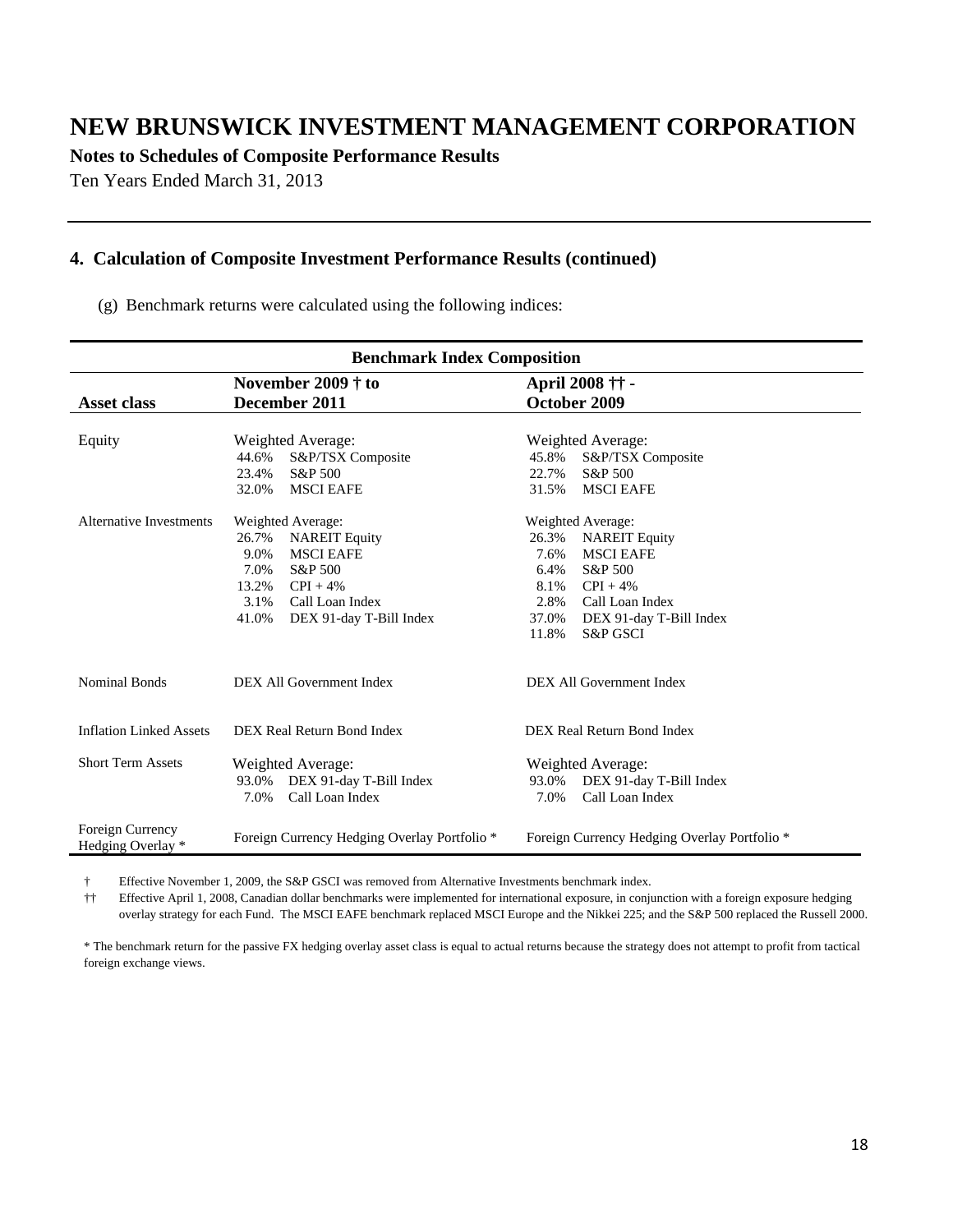**Notes to Schedules of Composite Performance Results** 

Ten Years Ended March 31, 2013

#### **4. Calculation of Composite Investment Performance Results (continued)**

(g) Benchmark returns were calculated using the following indices:

| <b>Benchmark Index Composition</b> |                                                 |                                                                 |                                         |                      |                                         |                      |  |
|------------------------------------|-------------------------------------------------|-----------------------------------------------------------------|-----------------------------------------|----------------------|-----------------------------------------|----------------------|--|
|                                    |                                                 | September 2007 $\dagger$ -<br>February $2007 \dagger \dagger$ – |                                         | January 2006 †††–    |                                         |                      |  |
| <b>Asset class</b>                 | <b>March 2008</b>                               |                                                                 | <b>August 2007</b>                      |                      | <b>January 2007</b>                     |                      |  |
|                                    |                                                 |                                                                 |                                         |                      |                                         |                      |  |
| Equity                             | Weighted Average:                               |                                                                 |                                         | Weighted Average:    |                                         | Weighted Average:    |  |
|                                    | 45.2%                                           | S&P/TSX Composite                                               | 48.4%                                   | S&P/TSX Composite    | 48.4%                                   | S&P/TSX Equity       |  |
|                                    | 22.9%                                           | S&P 500                                                         | 17.2%                                   | S&P 500              | 17.4%                                   | S&P 500              |  |
|                                    | 8.3%                                            | Nikkei 225                                                      | 4.3%                                    | Russell 2000         | 4.3%                                    | Russell 2000         |  |
|                                    | 23.6%                                           | <b>MSCI</b> Europe                                              | 9.2%                                    | Nikkei 225           | 9.3%                                    | Nikkei 225           |  |
|                                    | 0.0%                                            | Russell 2000                                                    | 20.9%                                   | <b>MSCI</b> Europe   | 20.6%                                   | <b>MSCI</b> Europe   |  |
| <b>Alternative Investments</b>     |                                                 | Weighted Average:                                               | Weighted Average:                       |                      | Weighted Average:                       |                      |  |
|                                    | 28.1%                                           | <b>NAREIT Equity</b>                                            | 26.9%                                   | <b>NAREIT Equity</b> | 26.9%                                   | <b>NAREIT Equity</b> |  |
|                                    | 0.9%                                            | S&P/TSX Composite                                               | 1.0%                                    | S&P/TSX Composite    | 1.1%                                    | S&P/TSX Equity       |  |
|                                    | 5.1%                                            | S&P 500                                                         | 4.5%                                    | S&P 500              | 4.7%                                    | S&P 500              |  |
|                                    | 6.3%                                            | <b>MSCI</b> Europe                                              | 4.4%                                    | <b>MSCI</b> Europe   | 4.5%                                    | <b>MSCI</b> Europe   |  |
|                                    | 5.6%                                            | $CPI + 4%$                                                      | 3.4%                                    | $CPI + 4\%$          | 3.7%                                    | $CPI + 4%$           |  |
|                                    | 13.8%                                           | <b>S&amp;P GSCI</b>                                             | 15.2%                                   | <b>S&amp;P GSCI</b>  | 14.4%                                   | <b>S&amp;P GSCI</b>  |  |
|                                    | 2.8%                                            | Call Loan Index                                                 | 3.1%                                    | Call Loan Index      | 3.1%                                    | Call Loan Index      |  |
|                                    | 37.4%                                           | DEX 91-day T-Bill                                               | 41.5%                                   | Scotia McLeod 91-day | 41.6%                                   | Scotia McLeod 91-day |  |
|                                    |                                                 | Index                                                           |                                         | T-Bill Index         |                                         | T-Bill Index         |  |
| <b>Nominal Bonds</b>               | DEX All Government Index                        |                                                                 | Scotia McLeod All Government<br>Index   |                      | Scotia McLeod All Government<br>Index   |                      |  |
| <b>Inflation Linked Assets</b>     | DEX Real Return Bond Index                      |                                                                 | Scotia McLeod Real Return Bond<br>Index |                      | Scotia McLeod Real Return Bond<br>Index |                      |  |
| <b>Short Term Assets</b>           |                                                 |                                                                 | Weighted Average:                       |                      | Weighted Average:                       |                      |  |
|                                    | Weighted Average:<br>93.0%<br>DEX 91-day T-Bill |                                                                 | 93.0%<br>Scotia McLeod 91-day           |                      | 93.0%<br>Scotia McLeod 91-day           |                      |  |
|                                    |                                                 | Index                                                           |                                         | T-Bill Index         |                                         | T-Bill Index         |  |
|                                    | 7.0%                                            | Call Loan Index                                                 | 7.0%                                    | Call Loan Index      | 7.0%                                    | Call Loan Index      |  |
|                                    |                                                 |                                                                 |                                         |                      |                                         |                      |  |

† Effective November 6, 2007, the TSX Inc. renamed the Scotia McLeod bond benchmark index to the DEX All Government Bond Index, the Scotia McLeod 91-day T-bill Index to the DEX 91-day T-bill Index, and the Scotia McLeod Real Return Bond Index to the DEX Real Return Bond Index.

†† Effective March 19, 2007, the S&P/TSX MidCap and SmallCap Index benchmarks were replaced with the S&P/TSX Completion Index following S&P's announcement that the S&P/TSX SmallCap Index would be separate from the S&P/TSX Composite Index. The S&P/TSX Completion Index contains the remaining constituents of the S&P/TSX Composite Index.

††† Effective January 2007, the S&P/TSX Equity Index was replaced as a benchmark by the S&P/TSX Composite Index following completion of extensive research regarding income trusts as a component of this index and due to the decline in the composition of the companies making up the Equity only index.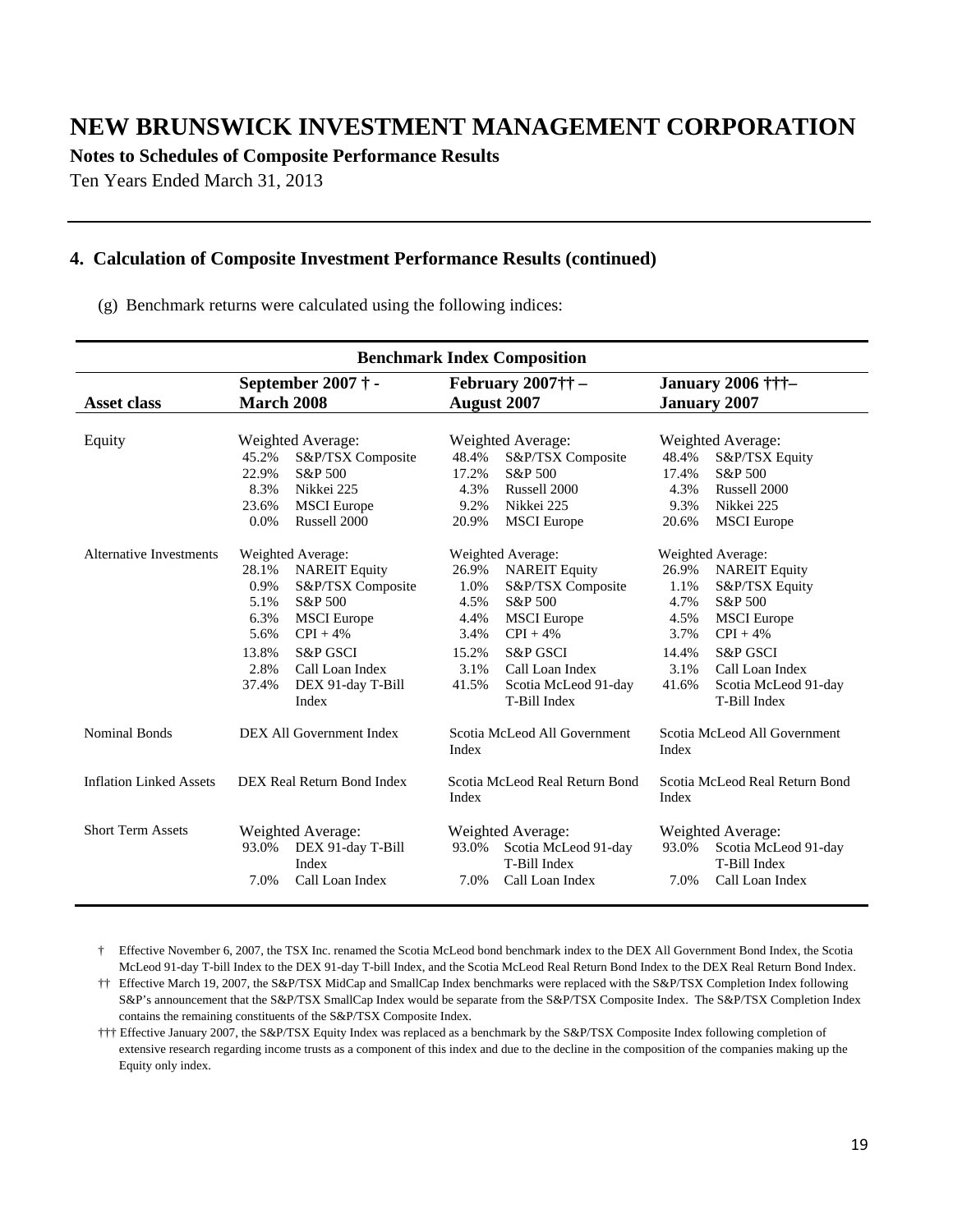**Notes to Schedules of Composite Performance Results** 

Ten Years Ended March 31, 2013

### **4. Calculation of Composite Investment Performance Results (continued)**

(g) Benchmark returns were calculated using the following indices:

| <b>Benchmark Index Composition</b> |                                                                                                                                                                                                                                                                 |                                                                                                                                                                                                                                                               |                                                                                                                                                                                               |  |  |
|------------------------------------|-----------------------------------------------------------------------------------------------------------------------------------------------------------------------------------------------------------------------------------------------------------------|---------------------------------------------------------------------------------------------------------------------------------------------------------------------------------------------------------------------------------------------------------------|-----------------------------------------------------------------------------------------------------------------------------------------------------------------------------------------------|--|--|
| <b>Asset class</b>                 | <b>January 2005 -</b>                                                                                                                                                                                                                                           | January 2004 -                                                                                                                                                                                                                                                | <b>April 2003 -</b>                                                                                                                                                                           |  |  |
|                                    | December 2005†                                                                                                                                                                                                                                                  | December 2004                                                                                                                                                                                                                                                 | December 2003                                                                                                                                                                                 |  |  |
| Equity                             | Weighted Average:<br>48.2%<br>S&P/TSX Equity<br>17.4%<br>S&P 500<br>4.4%<br>Russell 2000<br>9.3%<br>Nikkei 225<br>20.7%<br><b>MSCI</b> Europe                                                                                                                   | Weighted Average:<br>57.1%<br>S&P/TSX Composite<br>13.7%<br>S&P 500<br>3.4%<br>Russell 2000<br>7.3%<br>Nikkei 225<br>16.5%<br><b>MSCI</b> Europe<br>Call Loan Index<br>0.4%<br>1.6%<br>Scotia McLeod 91-day<br>T-Bill Index                                   | Weighted Average:<br>64.0%<br>S&P/TSX Composite<br>8.0%<br>S&P 500<br>2.0%<br>Russell 2000<br>9.0%<br>Nikkei 225<br>17.0%<br><b>MSCI</b> Europe                                               |  |  |
| <b>Alternative Investments</b>     | Weighted Average:<br><b>NAREIT Equity</b><br>27.4%<br>S&P/TSX Equity<br>2.4%<br>4.3%<br>S&P 500<br>2.8%<br><b>MSCI</b> Europe<br>4.9%<br>$CPI + 4%$<br>12.8%<br><b>S&amp;P GSCI</b><br>3.2%<br>Call Loan Index<br>42.2%<br>Scotia McLeod 91-day<br>T-Bill Index | Weighted Average:<br><b>NAREIT Equity</b><br>29.9%<br>3.9%<br>S&P/TSX Composite<br>S&P 500<br>7.7%<br><b>MSCI</b> Europe<br>3.1%<br>$CPI + 4%$<br>0.7%<br>7.12% annually<br>2.4%<br>Call Loan Index<br>10.5%<br>41.8%<br>Scotia McLeod 91-day<br>T-Bill Index | Weighted Average:<br><b>NAREIT Equity</b><br>33.0%<br>S&P/TSX Composite<br>17.0%<br>S&P 500<br>30.0%<br><b>FTSE-100</b><br>5.0%<br>5.0%<br><b>DAX</b><br>$CAC-40$<br>5.0%<br>$MIB-30$<br>5.0% |  |  |
| <b>Nominal Bonds</b>               | Scotia McLeod All Government                                                                                                                                                                                                                                    | Scotia McLeod All Government                                                                                                                                                                                                                                  | Scotia McLeod All Government                                                                                                                                                                  |  |  |
|                                    | Index                                                                                                                                                                                                                                                           | Index                                                                                                                                                                                                                                                         | Index                                                                                                                                                                                         |  |  |
| <b>Inflation Linked Assets</b>     | Scotia McLeod Real Return Bond                                                                                                                                                                                                                                  | Scotia McLeod Real Return Bond                                                                                                                                                                                                                                | Scotia McLeod Real Return Bond                                                                                                                                                                |  |  |
|                                    | Index                                                                                                                                                                                                                                                           | Index                                                                                                                                                                                                                                                         | Index                                                                                                                                                                                         |  |  |
| <b>Short Term Assets</b>           | Weighted Average:                                                                                                                                                                                                                                               | Weighted Average:                                                                                                                                                                                                                                             | Weighted Average:                                                                                                                                                                             |  |  |
|                                    | Scotia McLeod 91-day                                                                                                                                                                                                                                            | Scotia McLeod 91-day                                                                                                                                                                                                                                          | Scotia McLeod 91-day                                                                                                                                                                          |  |  |
|                                    | 93.0%                                                                                                                                                                                                                                                           | 80.0%                                                                                                                                                                                                                                                         | 80.0%                                                                                                                                                                                         |  |  |
|                                    | T-Bill Index                                                                                                                                                                                                                                                    | T-Bill Index                                                                                                                                                                                                                                                  | T-Bill Index                                                                                                                                                                                  |  |  |
|                                    | Call Loan Index                                                                                                                                                                                                                                                 | Call Loan Index                                                                                                                                                                                                                                               | Call Loan Index                                                                                                                                                                               |  |  |
|                                    | 7.0%                                                                                                                                                                                                                                                            | 20.0%                                                                                                                                                                                                                                                         | 20.0%                                                                                                                                                                                         |  |  |

† Effective December 19, 2005, the S&P/TSX Composite was replaced as a benchmark by the S&P/TSX Equity Index due to the planned introduction of income trust securities into the composite index.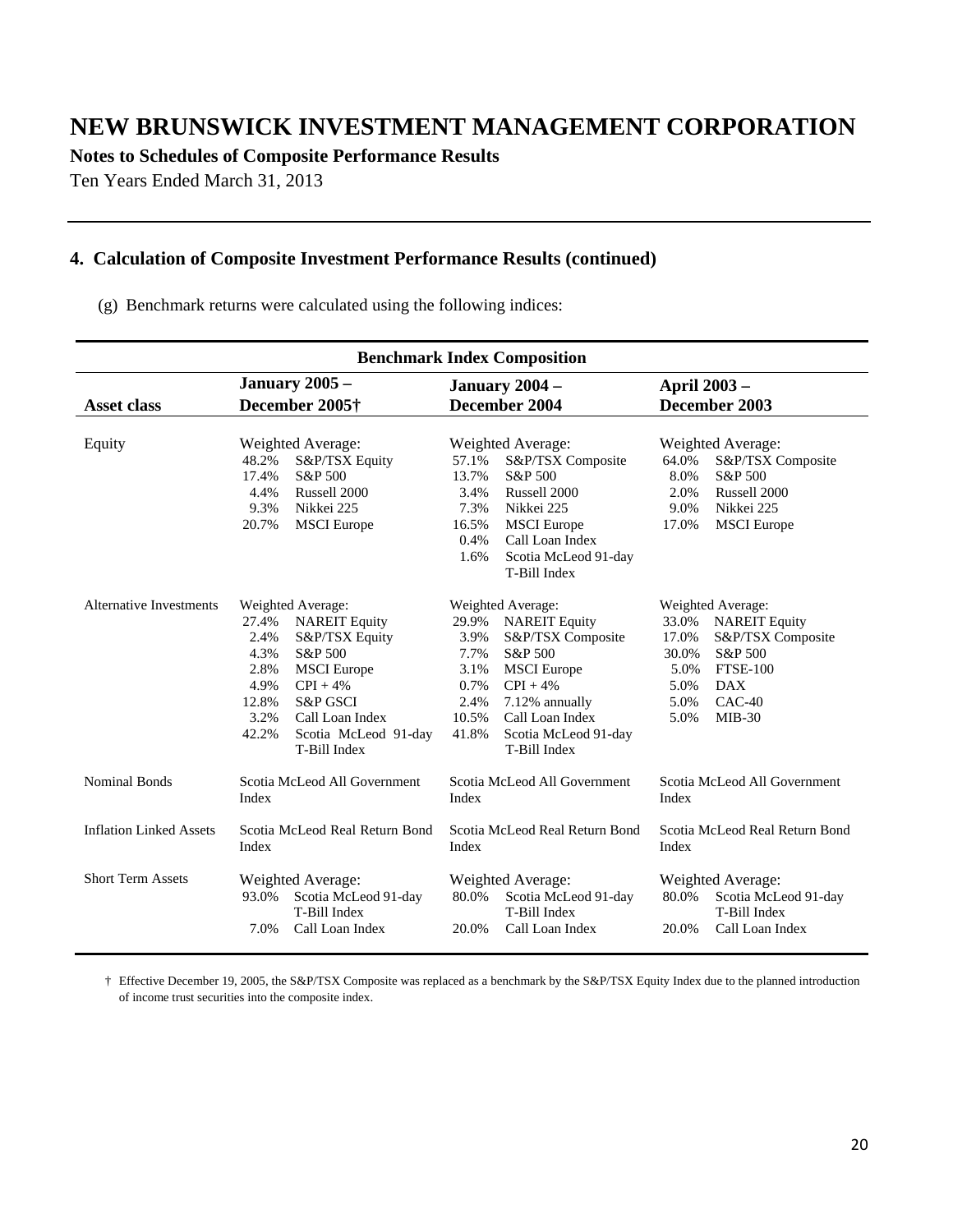**Notes to Schedules of Composite Performance Results** 

Ten Years Ended March 31, 2013

#### **4. Calculation of Composite Investment Performance Results (continued)**

- (h) Asset class returns include returns from cash and cash equivalents, which are held in each asset class segment of the respective Fund. The Chief Investment Officer of NBIMC sets asset class weightings for each Fund, within tolerances established in the investment policies set by the Board of Directors of NBIMC.
- (i) The composite performance presented in these schedules may not be indicative of future performance. Readers should also be aware that other performance calculation methods may produce different results, and that the results for specific accounts and for different periods may vary from composite returns presented. Comparisons of investment results should consider qualitative circumstances and should be made only to portfolios with generally similar objectives.
- (j) In the calculation and presentation of performance returns, NBIMC is not aware of any instances in which this presentation does not conform with the laws and regulations of any province or territory of Canada in which NBIMC operates.

#### **5. Derivative instruments and short positions**

Futures contracts, forward foreign exchange contracts, exchange traded and over-the-counter options and swaps, and short positions are used in investment management activities within each Fund.

These derivative instruments are used for various purposes, including:

- to simulate an investment in a particular stock market, but with lower transaction costs;
- to enhance performance returns;
- to modify the cash flow characteristics of an investment; or
- to hedge against potential losses due to changes in foreign exchange rates or stock prices

In using derivative instruments, as described above, NBIMC has established investment criteria, policies and procedures over the extent and use of derivative instruments to manage performance returns and mitigate market risk, credit risk, foreign currency risk and interest rate risk factors.